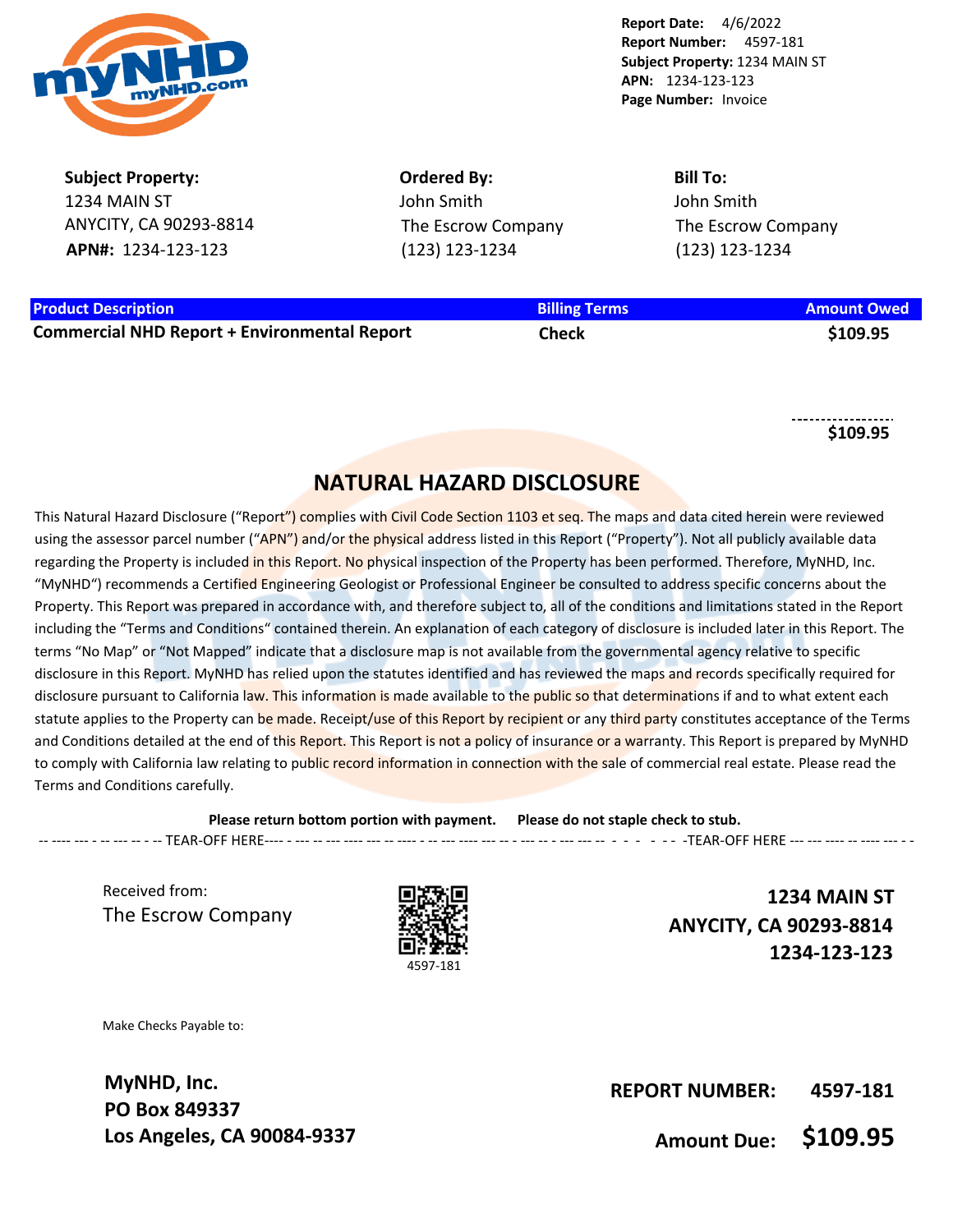

## **NATURAL HAZARD DISCLOSURE STATEMENT**

**NOTICE: This acknowledgement page does not represent the entire natural hazard disclosure report issued by MyNHD. Buyer acknowledges receipt of the entire NHD report and agrees to be bound by the terms and conditions thereof.**

#### APN: 1234-123-123 ADDRESS: 1234 MAIN ST ANYCITY, CA 90293-8814

The transferor and his or her agent(s) or a third-party consultant disclose the following information with the knowledge that even though this is not a warranty, prospective transferees may rely on this information in deciding whether and on what terms to purchase the subject property. Transferor hereby authorizes any agent(s) representing any principal(s) in this action to provide a copy of this statement to any person or entity in connection with any actual or anticipated sale of the property.

The following are representations made by the transferor and his or her agent(s) based on their knowledge and maps drawn by the state and federal governments. This information is a disclosure and is not intended to be part of any contract between the transferee and transferor.

#### **THIS REAL PROPERTY LIES WITHIN THE FOLLOWING HAZARDOUS AREA(S):**

**A SPECIAL FLOOD HAZARD AREA** (Any type Zone "A" or "V")designated by the Federal Emergency Management Agency.

Yes X No 2011 Information is not available from local jurisdiction

**AN AREA OF POTENTIAL FLOODING** shown on a dam failure inundation map pursuant to Section 8589.5 of the Government Code.

Yes X No 2011 Information is not available from local jurisdiction

**A VERY HIGH FIRE HAZARD SEVERITY ZONE** pursuant to Section 51178 or 51179 of the Government Code. The owner of this property is subject to the maintenance requirements of Section 51182 of the Government Code.

Yes X No.

**A WILDLAND AREA THAT MAY CONTAIN SUBSTANTIAL FOREST FIRE RISKS AND HAZARDS** pursuant to Section 4125 of the Public Resources Code. The owner of this property is subject to the maintenance requirements of Section 4291 of the Public Resources Code. Additionally, it is not the state's responsibility to provide fire protection services to any building or structure located within the wildlands unless the Department of Forestry and Fire Protection has entered into a cooperative agreement with a Local agency for those purposes pursuant to Section 4142 of the Public Resources Code.

```
___ Yes _X_ No
```
**AN EARTHQUAKE FAULT ZONE** pursuant to Section 2622 of the Public Resources Code.

Yes X No

**A SEISMIC HAZARD ZONE** pursuant to Section 2696 of the Public Resources Code.

 $\frac{1}{2}$  Yes (Landslide Zone)  $\frac{X}{X}$  No  $\frac{1}{2}$  Map is not yet released by state

 $\frac{1}{2}$  Yes (Liquefaction Zone)  $\frac{X}{X}$  No  $\frac{1}{2}$  Map is not yet released by state

**THESE HAZARDS MAY LIMIT YOUR ABILITY TO DEVELOP THE REAL PROPERTY TO OBTAIN INSURANCE, OR TO RECEIVE ASSISTANCE AFTER A DISASTER. THE MAPS ON WHICH THESE DISCLOSURES ARE BASED ESTIMATE WHERE NATURAL HAZARDS EXIST. THEY ARE NOT DEFINITIVE INDICATORS OF WHETHER OR NOT A PROPERTY WILL BE AFFECTED BY A NATURAL DISASTER. TRANSFEREE(S) AND TRANSFEROR(S) MAY WISH TO OBTAIN PROFESSIONAL ADVICE REGARDING THOSE HAZARDS AND OTHER HAZARDS THAT MAY AFFECT THE PROPERTY.**

| Signature of Seller(s) | Date | Signature of Seller(s) | Date |
|------------------------|------|------------------------|------|
| Signature of Agent(s)  | Date | Signature of Agent(s)  | Date |

#### **Check only one of the following:**

- Transferor(s) (Seller(s) and their agent(s) represent that the information herein is true and correct to the best of their knowledge as of the date signed by the transferor(s) and agent(s).
- X Transferor(s) (Seller(s) and their agent(s) acknowledge that they have exercised good faith in the selection of a third-party report provider as required in Civil Code Section 1103.7, and that the representations made in this Natural Hazard Disclosure Statement are based upon information provided by the independent third-party disclosure provider as a substituted disclosure pursuant to Civil Code Section 1103.4. Neither transferor(s) nor their agent(s) (1) has independently verified the information

contained in this statement and report or (2) is personally aware of any errors or inaccuracies in the information contained on the statement.

Transferee (Buyer) represents that he or she has read and understands this document. Pursuant to Civil Code Section 1103.8, the representations made in this Natural Hazard Disclosure Statement do not constitute all of the transferor's or agent's disclosure obligations in this transaction.

This statement was prepared by the following provider: **Third-Party Disclosure Provider(s) MyNHD, Inc. Date 4/6/2022**

There are other statutory disclosures, determinations and legal information in the Report. Refer to Report for these additional disclosures, determinations and legal information. With their signature below, Transferee(s) also acknowledge(s) they have received, read, and understand this document and the additional disclosures, determinations and legal information provided in this Report, in the tax disclosures (Mello-Roos and Special Assessments), in the Environmental Report (if ordered), and in the required notices and booklets/information regarding Environmental Hazards, Earthquake Safety, Home Energy Rating System, Lead-Based Paint and Mold, which booklets/ information are available at [https://www.MyNHD.com/booklets/comm\\_owners\\_guide.pdf](https://www.MyNHD.com/booklets/comm_owners_guide.pdf).

| ignature of Buyer(s) |  |  |
|----------------------|--|--|
|----------------------|--|--|

Signature of Buyer(s)\_\_\_\_\_\_\_\_\_\_\_\_\_\_\_\_\_\_\_\_\_\_\_\_\_\_\_\_\_\_\_\_\_\_\_ Date\_\_\_\_\_\_\_\_\_\_\_\_\_\_\_\_\_\_\_\_\_\_\_\_ Signature of Buyer(s)\_\_\_\_\_\_\_\_\_\_\_\_\_\_\_\_\_\_\_\_\_\_\_\_\_\_\_\_\_\_\_\_\_\_\_ Date\_\_\_\_\_\_\_\_\_\_\_\_\_\_\_\_\_\_\_\_\_\_\_\_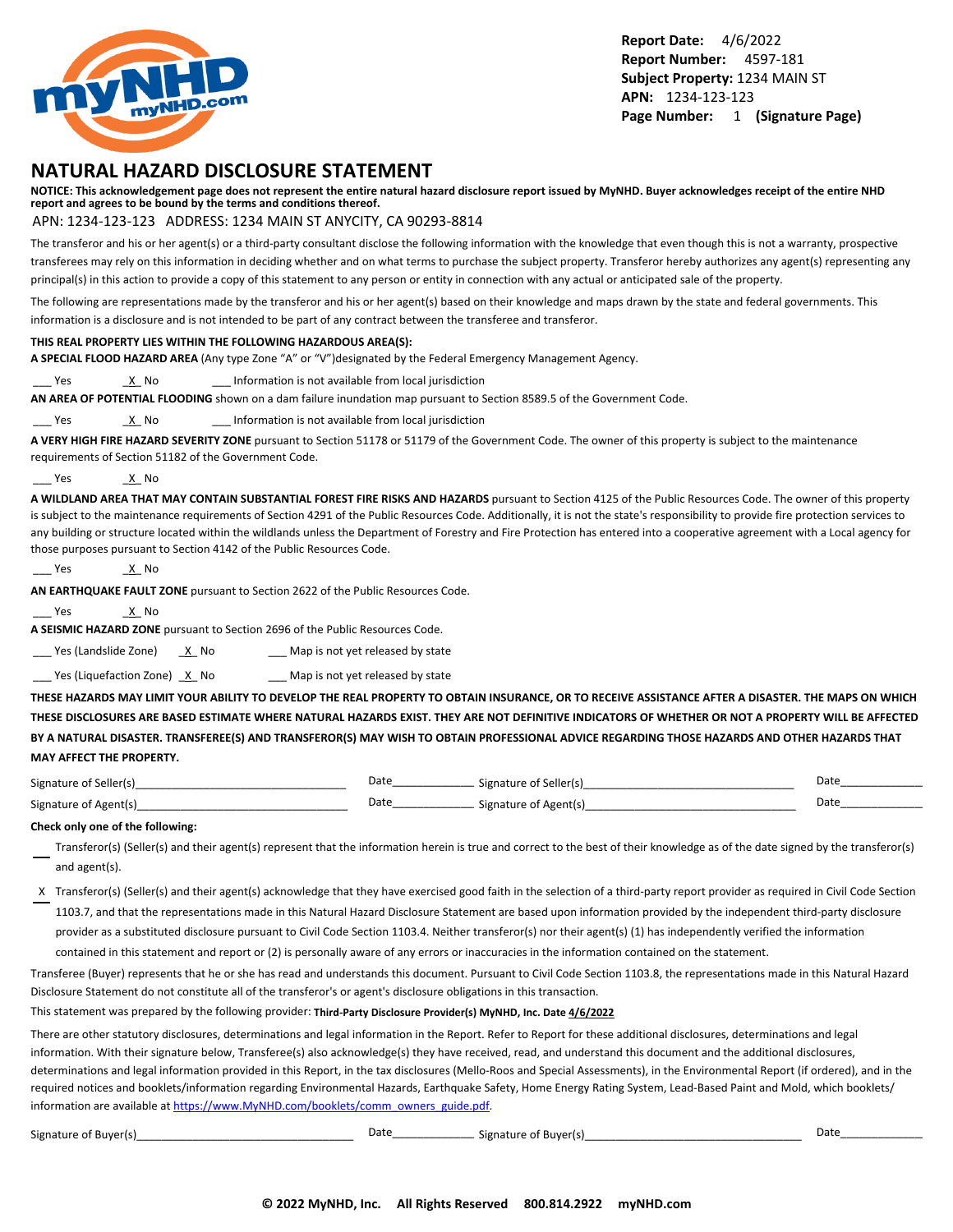



## **NATURAL HAZARD DISCLOSURE REPORT SUMMARY**

**Subject Property:** 1234 MAIN ST ANYCITY, CA 90293-8814

**APN:** 1234-123-123

| This property is located in/within:                         | <b>No</b><br>Yes        |      | <b>Details:</b> |
|-------------------------------------------------------------|-------------------------|------|-----------------|
| A Special Flood Hazard Area                                 | $\overline{X}$          |      | Page 3          |
| An Area of Potential Flooding Due to Dam Inundation         | $\overline{\mathsf{x}}$ |      | Page 3          |
| A Very High Fire Hazard Severity Zone                       | $\overline{\mathsf{x}}$ |      | Page 3          |
| A State of California Fire Responsibility Area (SRA)        | $\overline{\mathsf{X}}$ |      | Page 3          |
| An Earthquake Fault Zone                                    | $\overline{\mathsf{x}}$ |      | Page 3          |
| A Landslide Seismic Hazard Zone                             | $\overline{\mathsf{X}}$ |      | Page 4          |
| A Liquefaction Seismic Hazard Zone                          | $\overline{X}$          |      | Page 4          |
| 1 Mile of a Former Military Ordnance Site                   | $\overline{X}$          |      | Page 4          |
| 1 Mile of a Commercial/Industrial Use Zone                  | $\overline{\mathsf{X}}$ |      | Page 4          |
| 2 Miles of FAA Approved Landing Facility                    | $\overline{\mathsf{x}}$ |      | Page 4          |
| An Airport Influence Area                                   | $\overline{\mathsf{X}}$ |      | Page 4          |
| Tsunami Inundation Hazard                                   | $\overline{x}$          |      | Page 5          |
| Right to Farm/Important Farmland                            | $\overline{\mathsf{x}}$ |      | Page 6          |
| A Naturally Occurring Asbestos Area                         | $\overline{\mathsf{x}}$ |      | Page 6          |
| <b>Critical Habitats</b>                                    | $\overline{\mathsf{x}}$ |      | Page 6          |
| 1 Mile of a Mining Operation                                | $\overline{\mathsf{x}}$ |      | Page 6          |
| A Petrochemical Complex Area                                | $\overline{X}$          |      | Page 7          |
| A Methane Gas Zone                                          | $\overline{x}$          |      | Page 7          |
| Gas and Hazardous Liquid Transmission Pipelines             | Included                |      | Page 7          |
| City/County Hazard Disclosures                              | $\overline{X}$          | Fire | Page 8, 9       |
| A Mello-Roos Community Facility District                    | $\overline{X}$          |      | Page 10         |
| A Special Tax Assessment District                           | $\overline{X}$          |      | Page 11         |
| Property Tax Breakdown/Tax Calculator                       | Included                |      | Page 12, 13     |
| Notice of Supplemental Property Tax Bill                    | Included                |      | Page 14         |
| Notice of Database Disclosure                               | Included                |      | Page 15         |
| <b>Contaminated Water Advisory</b>                          | Included                |      | Page 15         |
| Notice of Energy Efficiency Standards                       | Included                |      | Page 16         |
| Notice of Williamson Act                                    | Included                |      | Page 16         |
| Notice of Abandoned Water Wells and Oil/Gas Wells           | Included                |      | Page 17         |
| Notice of Naturally Occurring Asbestos / Radon Gas Advisory | Included                |      | Page 18         |
| Notice of Abandoned Mines/Wood-Burning Heater Advisory      | Included                |      | Page 18         |
| <b>Environmental Report</b>                                 | Included                |      | Page 19         |
| Notice of Terms and Conditions                              | Included                |      | Page 26         |

**This Report Summary merely summarizes the research results contained in this full MyNHD Report, and does not, in any way, reduce or eliminate the need to read the Report in its entirety. Please verify the street address and APN for accuracy.**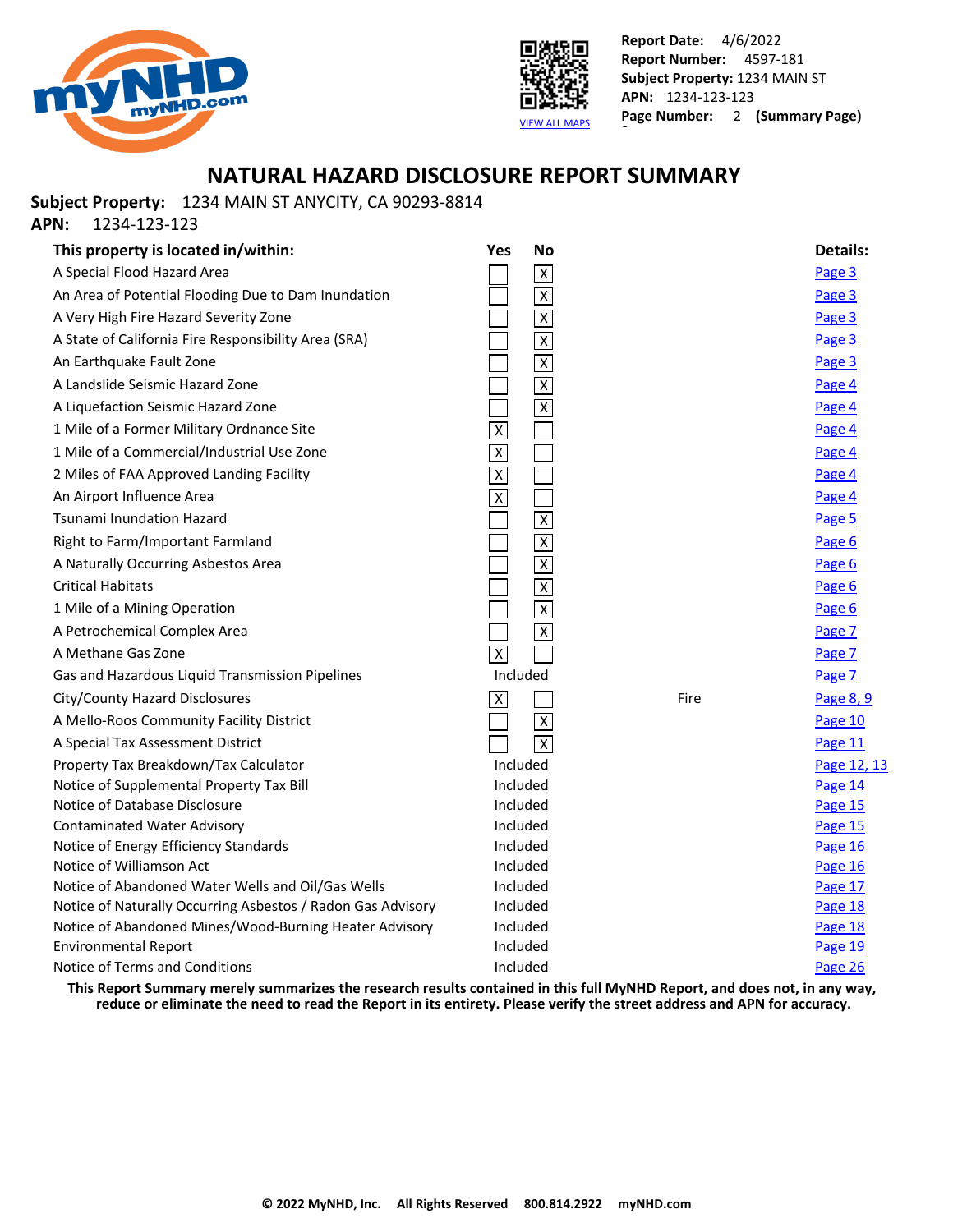<span id="page-3-0"></span>

## **EXPLANATIONS AND NOTICES**

### **SPECIAL FLOOD HAZARD AREAS**

## SUBJECT PROPERTY **15 X IS NOT** LOCATED IN A SPECIAL FLOOD HAZARD AREA

Special Flood Hazard Areas have been mapped by the Federal Emergency Management Agency (FEMA) on their Flood Rate Insurance maps. Special Flood Hazard Areas are located with the 100-year flood plain and are designated as either Zone A (Inland area) or Zone V (Coastal areas). Flood insurance is required by lenders for properties located within a Zone A or Zone V.FEMA periodically removes a property or a group of properties from a Special Flood Hazard Area based on information provided by cities, counties, or homeowners. The revised status of the property or properties is provided in a Letter of Map Amendment (LOMA) or in a Letter of Map Revision (LOMR). A search for a specific LOMA or LOMR is outside the scope of this report. Please visit www.fema.gov to search for a specific LOMA or LOMR.

Irrespective of the FEMA Flood Cert. determination as to whether the structure or property have been removed from the Special Flood Hazard Area, the property may be subject to limitations on development due to concerns over potential flooding. If there are concerns relative to the viability of potential development on the subject property an inquiry should be made with the local building and safety department.

### **AREAS OF POTENTIAL FLOODING FROM DAM FAILURES**

### SUBJECT PROPERTY **IS X IS NOT LOCATED IN A DAM INUNDATION ZONE**

Maps have been prepared for most dams in the State of California that show the potential flooding areas due to dam failure. The maps are reviewed and approved by the California Office of Emergency Services. Local offices of emergency services have prepared evacuation plans in the areas affected by potential dam failure inundation.

### **VERY HIGH FIRE HAZARD SEVERITY ZONES**

### SUBJECT PROPERTY **15 IS X IS NOT** LOCATED IN A VERY HIGH FIRE SEVERITY ZONE

Very High Fire Hazard Severity Zones have been mapped by the California Department of Forestry and Fire Protection to indicate area with increase fire risk. The Map by the California Department of Forestry and Fire Protection (CDF), dated January 2006, does not reflect changes made at the local level. Therefore, the CDF recommends verifying status with the local fire department. Brush clearing and other fire defense improvements are required for properties located in Very High Fire Hazard Severity Zones. Please contact the local fire department for fire defense and maintenance requirements.

## **STATE OF CALIFORNIA FIRE RESPONSIBILITY AREA**

|  |  | SUBJECT PROPERTY $\Box$ IS $\overline{X}$ IS not located in a state fire responsibility area                       |  |
|--|--|--------------------------------------------------------------------------------------------------------------------|--|
|  |  | SUBJECT PROPERTY $\Box$ IS $\boxed{X}$ IS NOT LOCATED IN A HIGH/VERY HIGH FIRE HAZARD ZONE PER 2007/8 SRA ZONE MAP |  |

Wildland areas that may contain substantial forest fire risk and hazards have been mapped by the California Department of Forestry and Fire Protection to indicate areas with increased fire risk. These areas are also known as State Fire Responsibility Areas because the State of California has primary responsibility for fire prevention and suppression. In addition, the property owner may be responsible for structure protection and is responsible for brush clearing and other fire defense improvements. Please contact the county fire department for fire defense and maintenance requirements. If subject property is in a High/Very High Fire Hazard Zone per 2007/8 SRA zone map, the State may not have fire fighting responsibility. Please check with your local fire authority.

## **ALQUIST-PRIOLO EARTHQUAKE FAULT ZONES**

## SUBJECT PROPERTY  $\Box$  **IS**  $\vert x \vert$  **IS NOT** LOCATED IN AN ALQUIST-PRIOLO FAULT ZONE

The purpose of the Alquist-Priolo Earthquake Fault Zoning Act is to regulate development near active faults in order to mitigate hazards associated with ground rupture. The State Geologist through the California Geological Survey has provided maps that show specific zones around active faults. Development of a property located within an Earthquake Fault Zone will likely require a fault study by State-licensed geologist. The determination made in this report does not indicate whether or not an active fault is located on the subject property and is not a substitute for a fault study by a State Licensed geologist.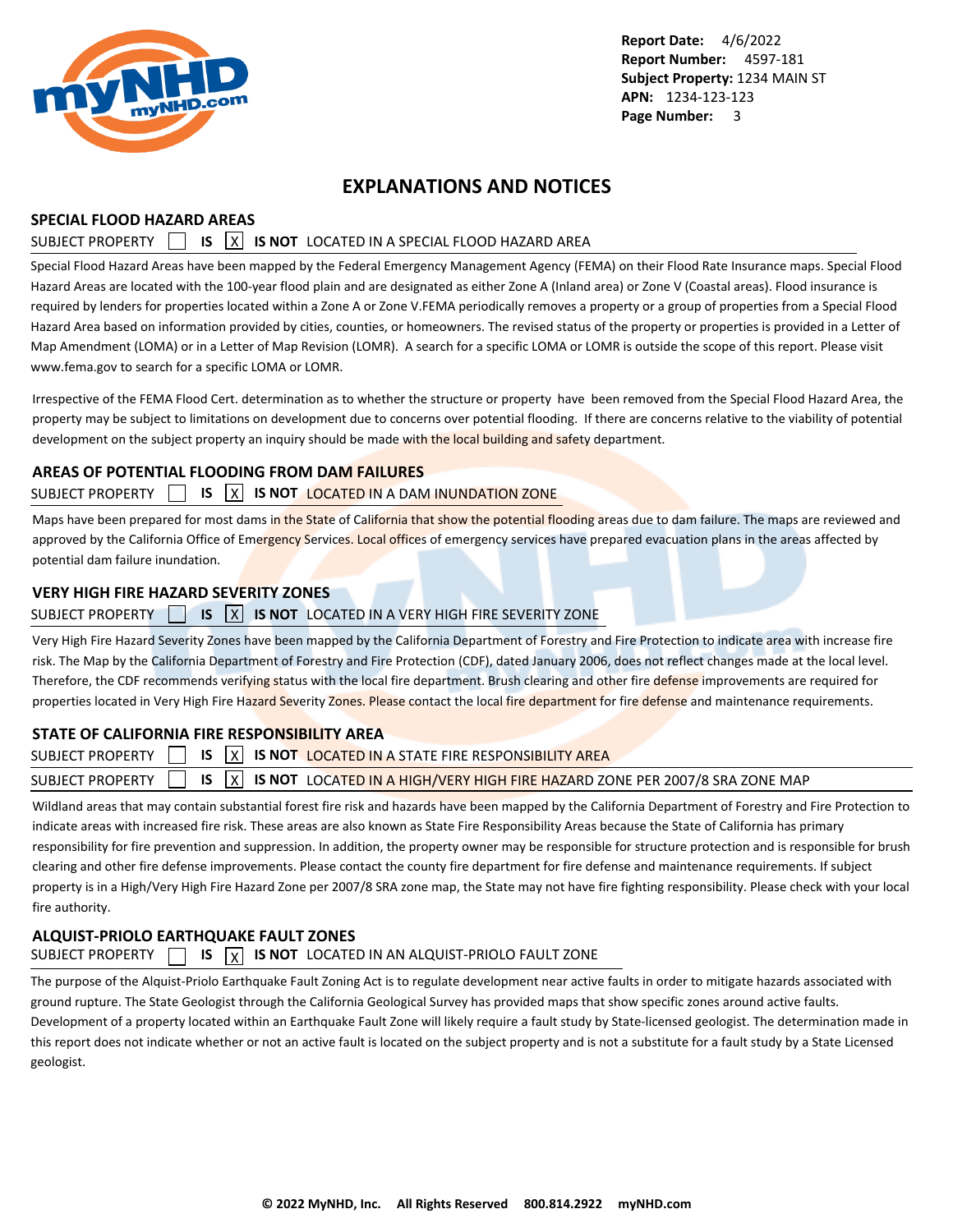<span id="page-4-0"></span>

#### **SEISMIC HAZARD ZONES**

| <b>SUBJECT PROPERTY</b> | $\overline{X}$ $\overline{X}$ is $\overline{X}$ is not located in a landslide hazard zone<br>MAP NOT YET RELEASED BY STATE |  |
|-------------------------|----------------------------------------------------------------------------------------------------------------------------|--|
| SUBJECT PROPERTY        | $\sqrt{1}$ IS $\sqrt{X}$ IS NOT LOCATED IN A LIQUEFACTION HAZARD ZONE<br>MAP NOT YET RELEASED BY STATE                     |  |

The purpose of the Seismic Hazards Mapping Act is to regulate development in areas determined to have increased risk of the seismic hazards of liquefaction and earthquake-induced land sliding. The California Geological Survey provides maps delineating liquefaction hazard zones and earthquakeinduced landslide hazard zones. Although not all areas of the state have been mapped, the California Geological Survey is currently mapping additional areas. Liquefaction is a seismic hazard in which sediments below the water table lose strength as a result of strong earthquake ground shaking. Saturated soils comprised of sands and silts that are within 40 feet of the ground surface have a higher potential for liquefaction. Liquefaction is a rare, but real phenomenon that can result in damage to structures.

## **FORMER MILITARY ORDNANCE SITE DISCLOSURE [View Map](https://www.mynhd.com/hazardmaps/1719230/814972)** View Map SUBJECT PROPERTY  $\boxed{\chi}$  **IS**  $\boxed{\phantom{\chi}}$  **is not** within 1 mile of a known former military ordnance site

Military Ordnance sites are areas that were previously used for military training and that may contain unexploded munitions or other hazardous materials. Sites closed prior to 1989 are part of the Formerly Used Defense Sites database maintained by the United States Department of Defense. Current military bases or those closed after 1989 are not a part of the Formerly Used Defense Sites database.

| <b>SITE NAME</b>                                           |  | SITE ID#                                                                       |  |  |  |
|------------------------------------------------------------|--|--------------------------------------------------------------------------------|--|--|--|
| NIKE BTY 70                                                |  | J09CA0419                                                                      |  |  |  |
| EL SEGUNDO BATTERY SITE                                    |  | J09CA0215                                                                      |  |  |  |
| <b>COMMERCIAL/INDUSTRIAL DISCLOSURE</b><br><b>View Map</b> |  |                                                                                |  |  |  |
| <b>IS</b><br>SUBJECT PROPERTY<br>x                         |  | IS NOT LOCATED WITHIN 1 MILE OF A PROPERTY ZONED FOR COMMERCIAL/INDUSTRIAL USE |  |  |  |

The disclosure regarding the Subject Property's proximity to a zone or district allowing heavy commercial Industrial use zones is based upon currently available public records and excludes entirely agricultural properties. A physical inspection of the Subject Property has not been made. The calculation of the one-mile proximity measurement is based upon the distance between the Subject Property's street address and the street address of the next closet property allowing heavy commercial Industrial use. This is an actual knowledge disclosure required by the seller on the Transfer Disclosure Statement. There could be other nuisances not covered by this commercial industrial zoning.

## **FAA APPROVED LANDING FACILITY [View Map](https://www.mynhd.com/hazardmaps/1719236/814972)** View Map SUBJECT PROPERTY **X IS TUBBEL IS NOT LOCATED WITHIN 2 MILES OF AN FAA APPROVED LANDING FACILITY**

A search of data from the Federal Aviation Administration was made to determine if the property is located within two miles of a public/private FAA approved landing facility (i.e., an airport). Properties within proximity to airports/flight paths may experience airport noise and/or other nuisances. For more information please visit [https://www.faa.gov/airports/environmental/airport\\_noise/](https://www.faa.gov/airports/environmental/airport_noise/).

| <b>Airport Name(s)</b>                                                                      | Distance (in miles) from Subject Property |
|---------------------------------------------------------------------------------------------|-------------------------------------------|
| LOS ANGELES INTERNATIONAL AIRPORT - Public                                                  | 0.39                                      |
| HUGHES/CORPORATE - Private                                                                  | 0.43                                      |
| THE RITZ-CARLTON HOTEL COMPANY - Private                                                    | 1.90                                      |
| AIRPORT INFLUENCE AREA "AIA"                                                                | <b>View Map</b>                           |
| <b>IS</b> 1<br>IS NOT LOCATED IN AN AIRPORT INFLUENCE AREA "AIA"<br> x <br>SUBJECT PROPERTY |                                           |

An Airport Influence Area is determined and mapped by the local Airport Land Use Commission. A property with an Airport Influence Area may be subject to annoyances and inconveniences associated with proximity to airport operations. Concerns about an Airport Influence Area should be addressed to the local Airport Land Use Commission. Inclusion of private and military airports vary by county and may or may not be included in this disclosure report.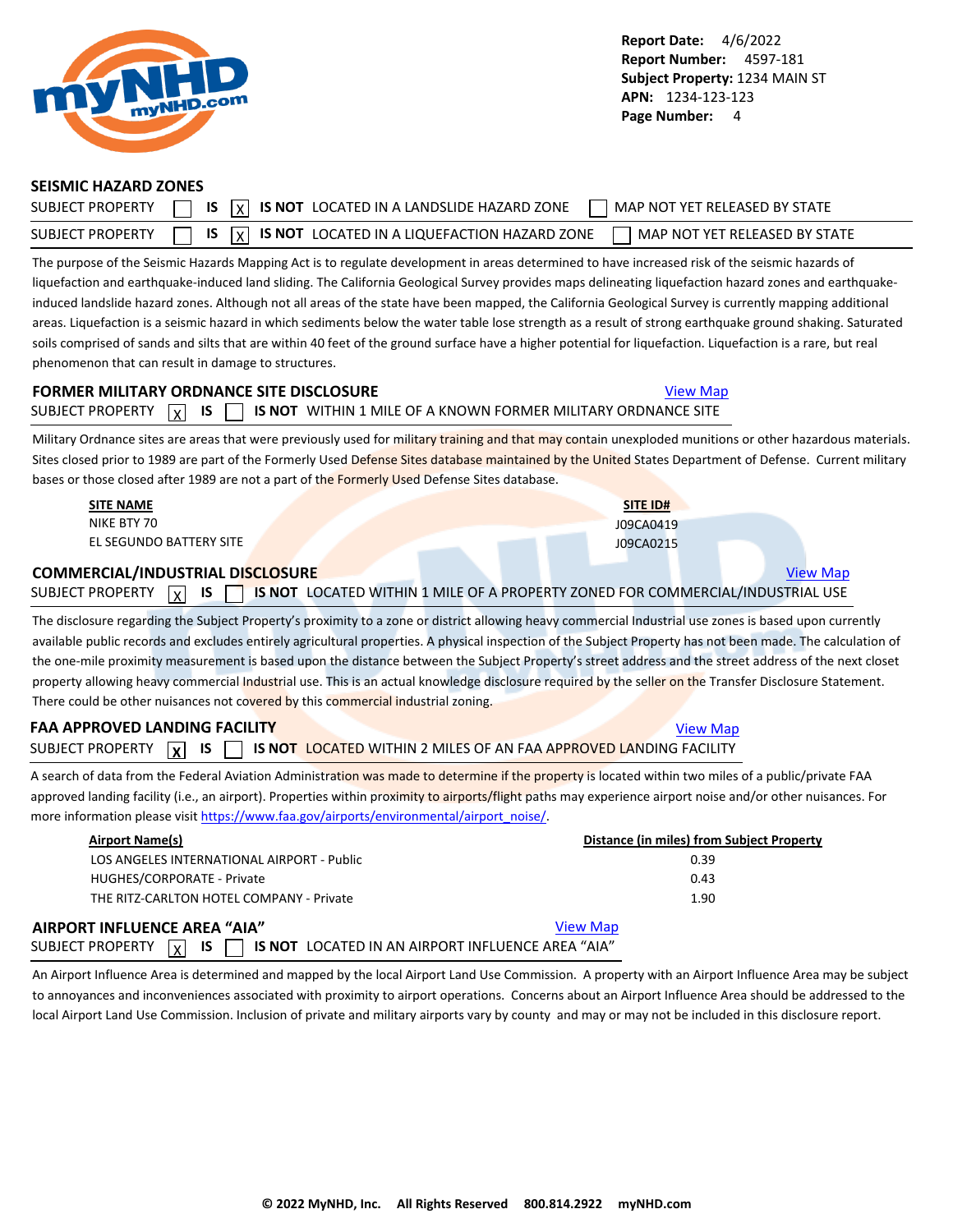<span id="page-5-0"></span>

#### **TSUNAMI INUNDATION HAZARD**

#### SUBJECT PROPERTY  $\Box$  **IS**  $\Box$  **IS NOT** LOCATED IN A TSUNAMI INUNDATION AREA

A tsunami is a sea wave typically generated by a submarine earthquake, but may be caused by an offshore landslide or volcanic action. A large offshore earthquake, typically a magnitude 7 or greater, may generate a tsunami. Properties located along the California coastline have a potential for inundation from a tsunami. Although early warning systems may provide sufficient warning from distant tsunamis, near-shore generated tsunamis may reach the coast in a matter of minutes. Therefore, homeowners should contact their local emergency management agency and become knowledgeable about tsunami warning signs and local evacuation plans.

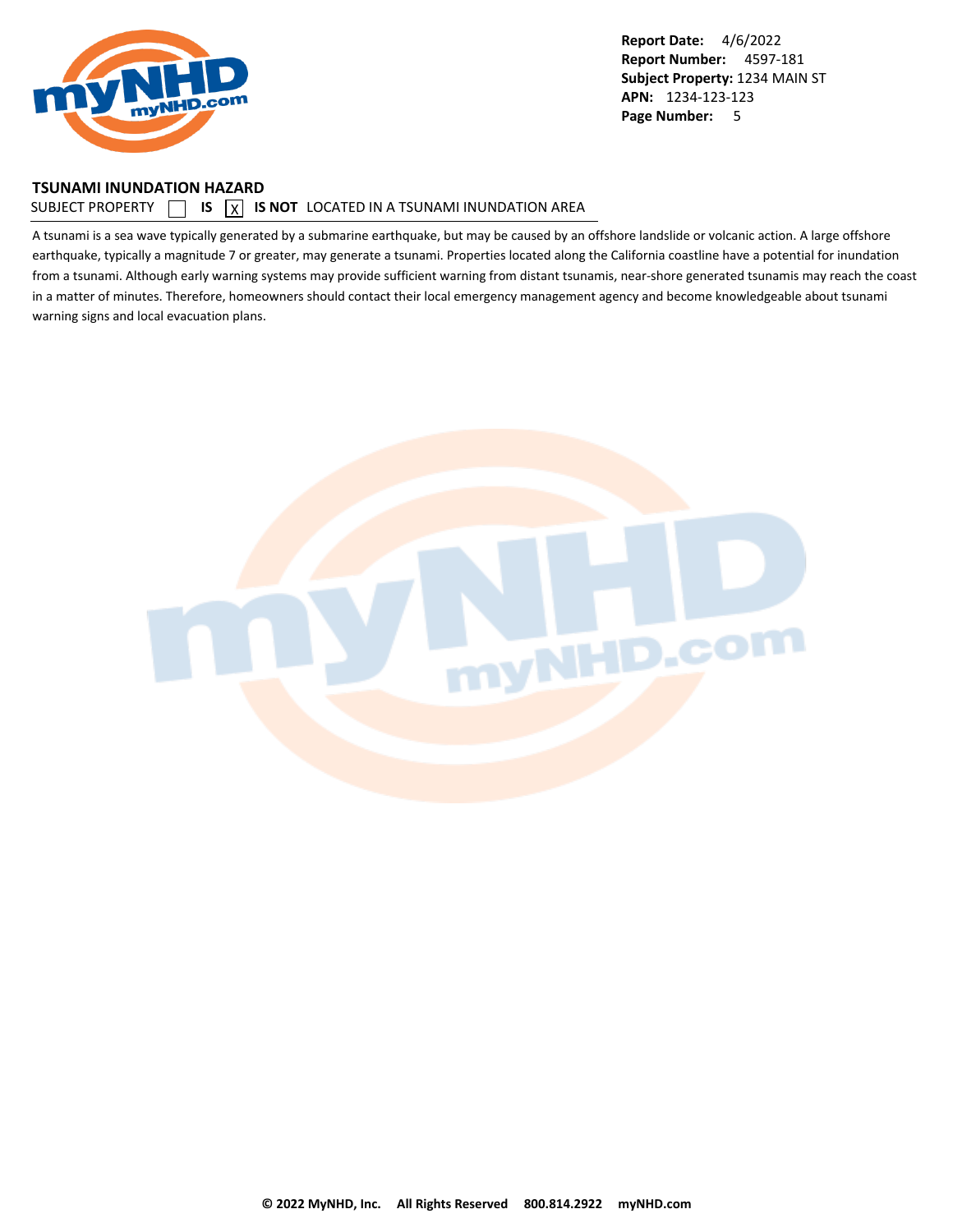<span id="page-6-0"></span>

### **RIGHT TO FARM/IMPORTANT FARMLAND**

### SUBJECT PROPERTY  $\Box$  **IS**  $\overline{X}$  **IS NOT** LOCATED WITHIN 1 MILE OF A FARM OR RANCH LAND

The search determines if the subject property is located within one mile of a property containing agricultural activity, operation or facility, or appurtenances thereof. These facilities may contain agricultural nuisances that may conflict with non-agricultural uses. Agricultural practices may include noise from farm equipment and machinery, dust, pesticides, and odors associated with animals, manure, and fertilizers.

### **NATURALLY OCCURRING ASBESTOS**

#### SUBJECT PROPERTY  $\Box$  **IS**  $\overline{X}$  **IS NOT** LOCATED WITHIN AN AREA OF NATURALLY OCCURRING ASBESTOS

Asbestos refers to naturally-occurring fibrous minerals found throughout the State of California. Serpentine, an ultra-mafic rock, contains asbestos and is commonly found in the Sierra foothills, the Coast Ranges, and the Klamath Mountains. On residential properties, naturally-occurring asbestos sources are typically dust from unpaved roads or driveways. Paving the unpaved driveways or roads can help to reduce exposure to asbestos. For more information please visit the Air Resources Board of the California Environmental Protection Agency website:<http://www.arb.ca.gov/homepage.htm>.

### **CRITICAL HABITATS**

SUBJECT PROPERTY **15 IS X IS NOT** LOCATED WITHIN AN AREA OF CRITICAL HABITATS

The Endangered Species Act establishes critical habitats for any species listed under the Act. A critical habitat is defined as a specific area within the geographical area occupied by the species at the time of listing, if the area contains physical or biological features essential to conservation. Those features may require special management considerations or protection even in areas outside their geographical area if the agency determines the area itself essential for conservation.

#### **MINING OPERATION**

### SUBJECT PROPERTY **15 X IS NOT** LOCATED WITHIN 1 MILE OF A MINING OPERATION

If the property is located within one mile of a mine operation for which the mine owner or operator has reported mine location data to the Department of Conservation pursuant to Section 2207 of the Public Resources Code, the property may be subject to inconveniences resulting from mining operations. The impacts of these practices should be considered when such mining operations are present within one mile of the property.

Effective January 1, 2012 Senate Bill 110 amends Section 1103.4 of the Civil Code and requires disclosure if the subject property is within one mile of a mining operation. The widespread degradation of land and water resources caused by strip mining and the failure of the states to effectively regulate the industry resulted in the passage of the Surface Mining Control and Reclamation Act ("SMCRA") of 1977. The Office of Surface Mining ("OSM") was created in 1977 when Congress enacted the SMCRA Act. OSM works with the states and Indian Tribes to assure that citizens and the environment are protected during coal mining and that the land is restored to beneficial use when mining is finished. OSM and its partners are also responsible for reclaiming and restoring lands and water degraded by mining operations before 1977. For more information, please visit<https://www.conservation.ca.gov/dmr>.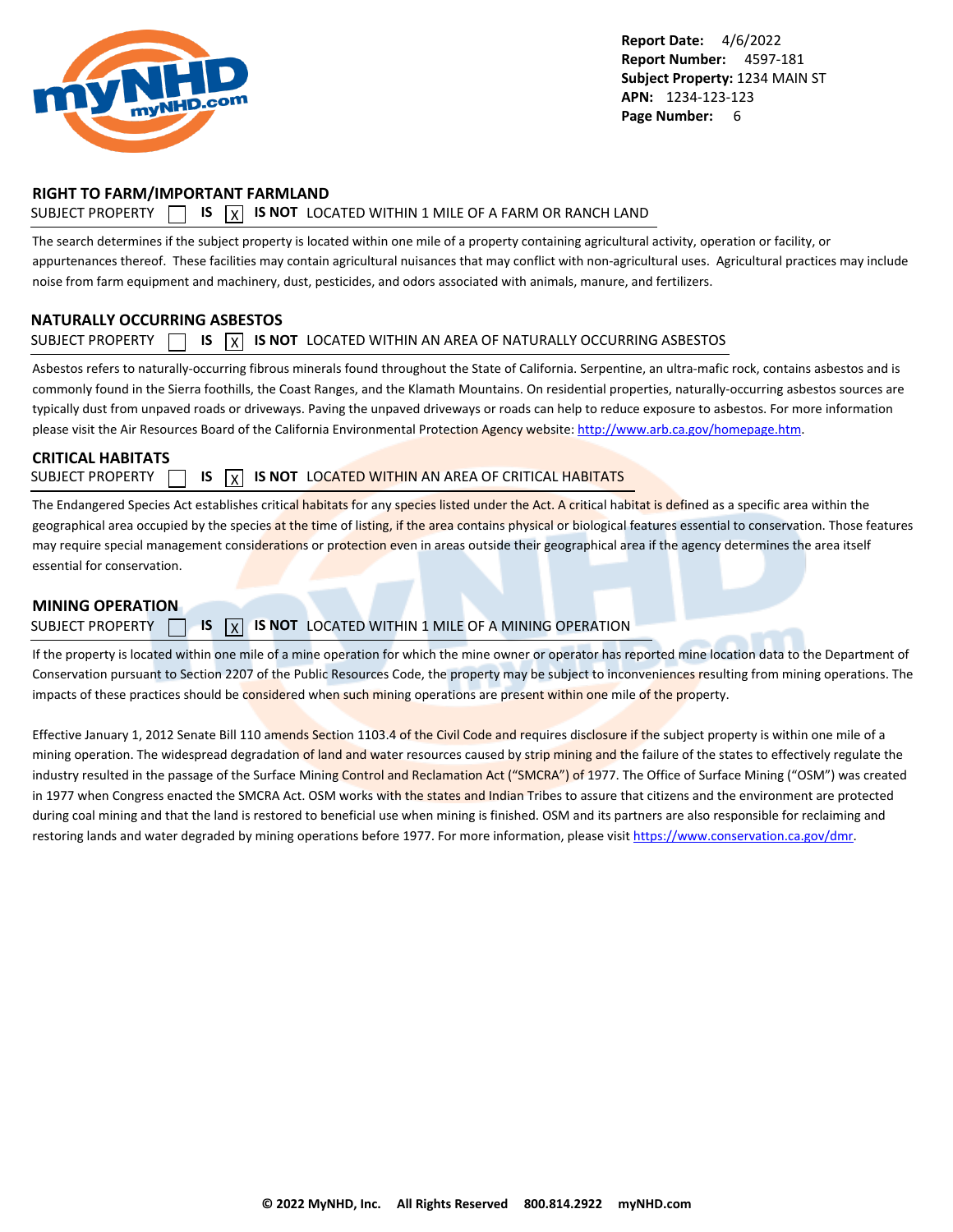<span id="page-7-0"></span>

## **PETROCHEMICAL COMPLEX AREA (LA CITY ONLY)**

SUBJECT PROPERTY **IS** IS **INOT LOCATED IN A DESIGNATED PETROCHEMICAL AREA NOT MAPPED** 

Petrochemical complex areas may contain gas, oil, or other volatile materials from oil refineries or other oil production sites. Petrochemical complex areas have a higher potential from fires after earthquakes due to pipe line rupture. Petrochemical complex area determinations do not qualify as high fire hazards in reference to California Assembly Bill 38.

|                  |                 |  | Methane Gas Area (MethaneGas) - (Note - for LA and Orange County Only) | <b>View Map</b>   |
|------------------|-----------------|--|------------------------------------------------------------------------|-------------------|
| SUBJECT PROPERTY | $\vert x \vert$ |  | IS NOT LOCATED IN A DESIGNATED METHANE GAS AREA                        | <b>NOT MAPPED</b> |

Methane is a colorless, odorless gas with a wide distribution in nature, often occurring naturally as a part of natural gas in areas containing petroleum deposits. Properties located in a methane area may also be in proximity to other methane gas sources such as landfills, oil wells, oil fields, and underground gas storage facilities. Although natural methane gas is relatively harmless, high concentrations of it can be hazardous due to its highly combustible chemical composition, as well as its ability to displace oxygen. Migration of the gas into areas containing impermeable surfaces (i.e. concrete, pavement, basements, etc.) can trap the gas, resulting in the accumulation of high concentrations. Information available is based on data from the California Division of Oil, Gas and Geothermal Resources. Properties located in a methane zone may be required to undergo testing and mitigation requirements, and additional report requirements. If the property is found to be in a methane zone, MyNHD, Inc. recommends that the buyer contact the local Building and Safety Department or other applicable department to ascertain what previous measures might have been taken to properly vent the area and what considerations might apply regarding building permits or renovations.

For more information please see the following:

Los Angeles County

<https://dpw.lacounty.gov/epd/swims/onlineservices/methane-mitigation-standards.aspx>

City of Los Angeles

<https://www.ladbs.org/services/core-services/plan-check-permit/methane-mitigation-standards>

City of Huntington Beach

[https://www.huntingtonbeachca.gov/government/departments/fire/fire\\_prevention\\_code\\_enforcement/PetroChemProgram.cfm](https://www.huntingtonbeachca.gov/government/departments/fire/fire_prevention_code_enforcement/PetroChemProgram.cfm)

### **NOTICE REGARDING GAS AND HAZARDOUS LIQUID TRANSMISSION PIPELINES**

This notice is being provided simply to inform you that information about the general location of gas and hazardous liquid transmission pipelines is available to the public via the National Pipeline Mapping System (NPMS) Internet Web site maintained by the United States Department of Transportation at [http://www.npms.phmsa.dot.gov//.](http://www.npms.phmsa.dot.gov/) To seek further information about possible transmission pipelines near the property, you may contact your local gas utility or other pipeline operators in the area. Contact information for pipeline operators is searchable by ZIP Code and county on the NPMS Internet Web site.

Upon delivery of the notice to the transferee of the real property, the seller or broker is not required to provide information in addition to that contained in the notice regarding gas and hazardous liquid transmission pipelines. The information in the notice shall be deemed to be adequate to inform the transferee about the existence of a statewide database of the locations of gas and hazardous liquid transmission pipelines and information from the database regarding those locations.

Nothing in this section shall alter any existing duty under any other statute or decisional law imposed upon the seller or broker, including, but not limited to, the duties of a seller or broker under this article, or the duties of a seller or broker under Article 1.5 (commencing with Section 1102) of Chapter 2 of Title 4 of Part 4 of Division 2.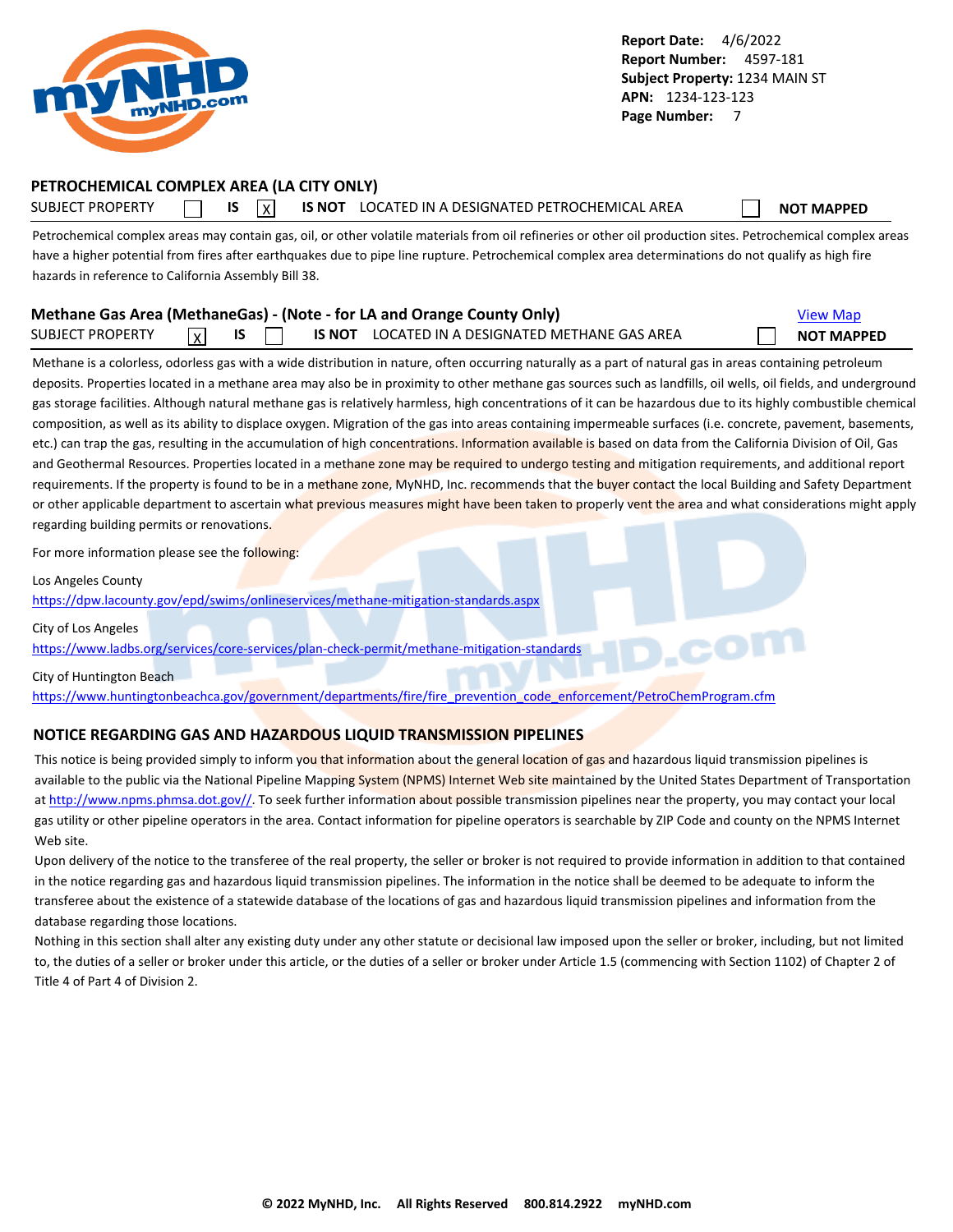<span id="page-8-0"></span>

## **CITY/COUNTY HAZARD DISCLOSURE EXPLANATIONS**

MyNHD provides information on locally identified natural hazards as an additional service because their disclosure to purchasers is either required by ordinance or the information is available on maps publicly available from various City and County sources. This service also supplements and completes the natural hazard information required by the California Civil Code 1103.

The Subject Property:

| $\Box$ IS $\overline{X}$ IS NOT Located in a Supplemental Flood Hazard Zone.                                 | NOT MAPPED        |                 |
|--------------------------------------------------------------------------------------------------------------|-------------------|-----------------|
| $\boxed{\mathsf{X}}$ IS $\boxed{\phantom{1}}$ IS NOT Located in a Supplemental Fire Hazard Zone (Very High). | NOT MAPPED        | <b>View Map</b> |
| $\Box$ IS $\overline{X}$ IS NOT Located in a Supplemental Earthquake Fault Hazard Zone.                      | NOT MAPPED        |                 |
| $\Box$ IS $\overline{X}$ IS NOT Located in a Supplemental Seismic Geologic Hazard Zone.                      | NOT MAPPED        |                 |
| $\Box$ IS $\overline{X}$ IS NOT Located in an Expansive/Subsidence Soil Area.                                | <b>NOT MAPPED</b> |                 |

**Flood Hazard Zones:** Supplemental flood zones include information not covered by Special Flood Hazard Areas as designated by the Federal Emergency Management Agency or by Dam Inundation zones as reported by the California State Office of Emergency Services. These can include tsunamis, runoff hazards, historical flood data and additional dike failure hazards.

**Fire Hazard Zones:** Local agencies may, at their discretion, include or exclude certain areas from the requirements of California Government Code Section 51182 (imposition of fire prevention measures on property owners), following a finding supported by substantial evidence in the record that the requirements of Section 51182 either are, or are not necessary for effective fire protection within the area. Any additions to these maps that MyNHD has been able to identify and substantiate are included in this Report.

**Earthquake Fault Hazard Zones:** Many local jurisdictions have different or higher standards then the State of California for the identification of active earthquake fault zones. These jurisdictions have created their own maps which indicate the active faults according to these alternate standards. Some jurisdictions also recommend or require the disclosures of potentially active faults. MyNHD has attempted to include all official and publicly available maps indicating earthquake faults identified by these jurisdictions.

Seismic/Geologic Hazard Zones: The California Division of Mines and Geology ("DMG") has not completed the project assigned it by Section 2696 of the California Public Resources Code to identify areas of potential seismic hazards within the State of California. The DMG and the United States Geological Survey have performed many valuable studies that supplement the Section 2696 maps and fill many missing areas. These maps were reviewed in the preparation of this Report. Also included in this Report is the review of maps that indicate many hazards that may or may not be seismically related, including, but not limited to, landslides, debris flows, mudslides, coastal cliff instability, volcanic hazards, and avalanches. Many cities and counties require geologic studies before any significant construction if the subject property is in or near a geologic hazard known to them. MyNHD has attempted to include all official and publicly available maps indicating geologic hazards identified by these jurisdictions.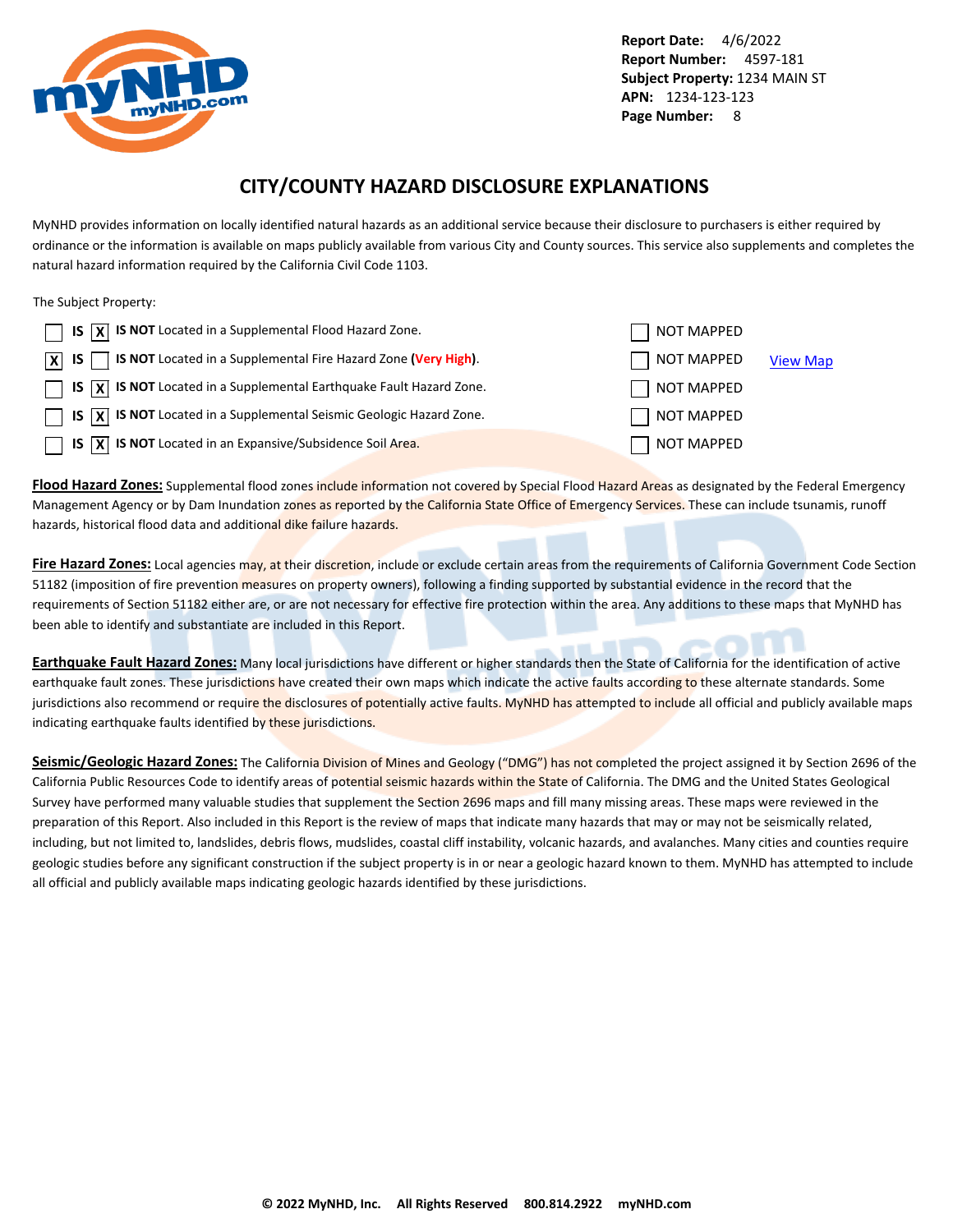

## **CITY/COUNTY HAZARD DISCLOSURE EXPLANATIONS (CONTINUED)**

**Expansive/Subsidence Soils:** Expansive soils are soils which have a potential to undergo significant changes in volume, either shrinking or swelling, with changes in moisture content. Periodic shrinking and swelling of expansive soils can cause extensive damage to buildings, other structures and roads. Soils containing clays have variable potential for volume changes. High, or Expansive, indicates the dominant soil condition. Detailed investigations are required to fully evaluate the shrink-swell characteristics of soils at any given site. Check with your local building department if there is a question as to special requirements for various soils conditions in their jurisdiction as they may impose additional requirements for new or additional construction.

The main cause of subsidence in California is groundwater pumping. The effects of subsidence include damage to buildings and infrastructure, increased flood risk in low-lying areas, and lasting damage to groundwater aquifers and aquatic ecosystems.

## **SB-63 FIRE PREVENTION NOTICE REGARDING MAPS**

On September 28, 2021, California passed SB-63 which creates additional disclosures in real estate transactions for the purposes of fire prevention, vegetation management, and defensible space. The new law required disclosure to buyers in real estate transactions relative to transactions in certain state and local fire hazard severity zones. Disclosure is required based upon the maps available and MyNHD is providing fire hazard severity zone notices in this report based upon those maps. Cal Fire has advised MyNHD that new maps are in process in many areas. As new maps become available, MyNHD will be including them in reports.

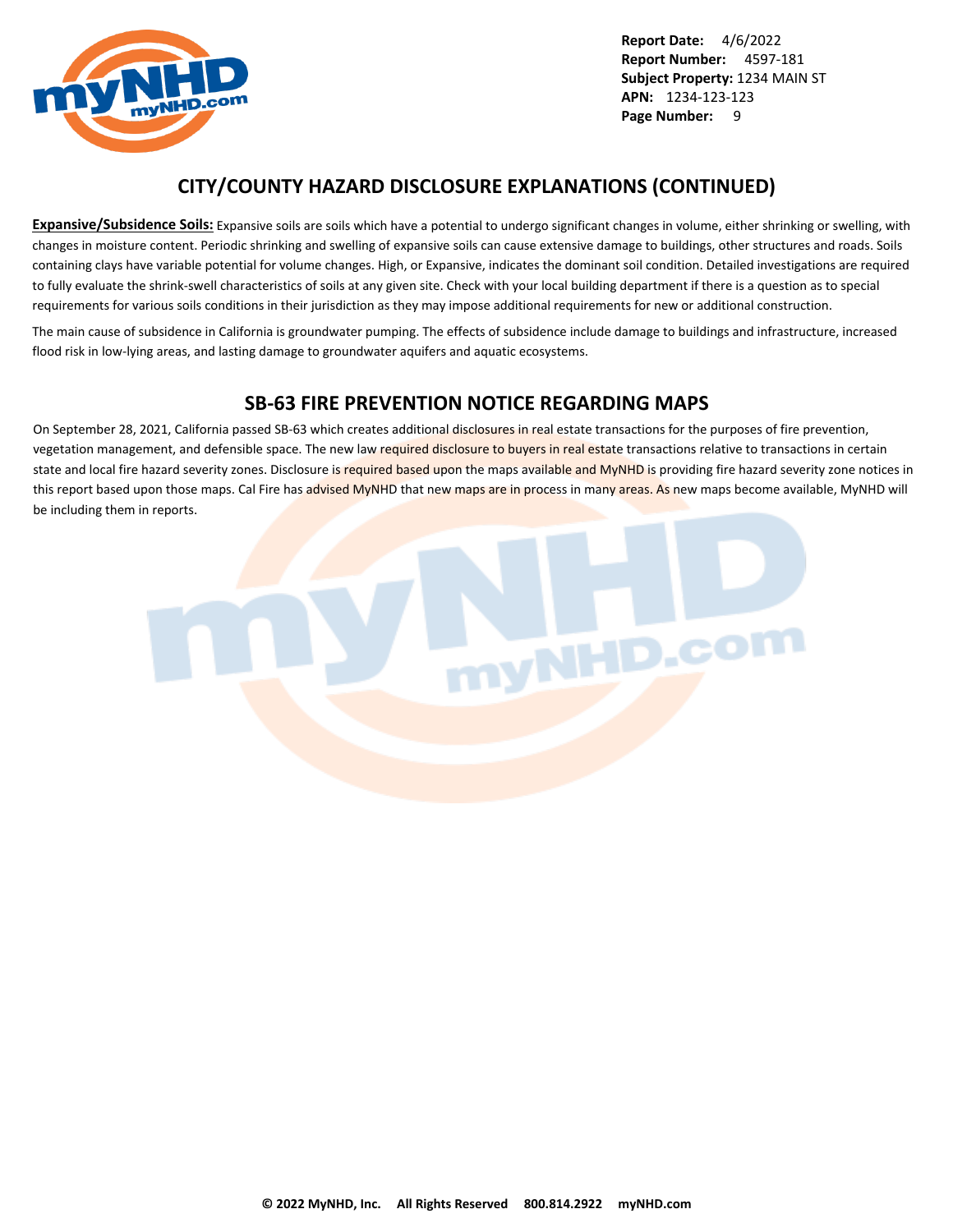<span id="page-10-0"></span>

#### **MELLO-ROOS COMMUNITY FACILITIES DISTRICT(S)**

### SUBJECT PROPERTY **15** IS **X** IS NOT SUBJECT TO MELLO-ROOS COMMUNITY FACILITIES DISTRICT SPECIAL TAX LIEN(S).

Mello-Roos Community Facilities Districts ("CFD") provide a method of financing certain public capital facilities and services especially in developing areas and areas undergoing rehabilitation. Public improvements funded by Mello-Roos CFDs may include, but are not limited to, roads, schools, water, sewer and storm drain facilities. Public services funded by Mello-Roos CFDs may include, but are not limited to, police and fire protection services, recreation program services, and flood or storm protection services. Mello-Roos CFDs commonly fund the construction of public improvements through the issuance of bonds. A special tax lien is placed on property within the district for the annual payment of principal and interest as well as administrative expenses. Typically, the annual special tax continues until the bonds are repaid, or until special taxes are no longer needed. In most instances, but not all, the special tax is collected with regular property taxes.

This property is within the Mello-Roos CFD(s) listed below and is subject to a special tax that will appear on the property tax bill. This special tax is in addition to the regular property taxes and any other charges and benefit assessments that will be listed on the property tax bill. This special tax may not be imposed on all parcels within the city or county where the property is located. This special tax is used to provide public facilities or services that are likely to particularly benefit the property.

The maximum tax rate, the maximum tax rate escalator, and the authorized facilities which are being paid for by the special taxes and by the money received from the sale of bonds which are being repaid by the special taxes, and any authorized services are indicated below. These facilities may not yet have all been constructed or acquired and it is possible that some may never be constructed or acquired.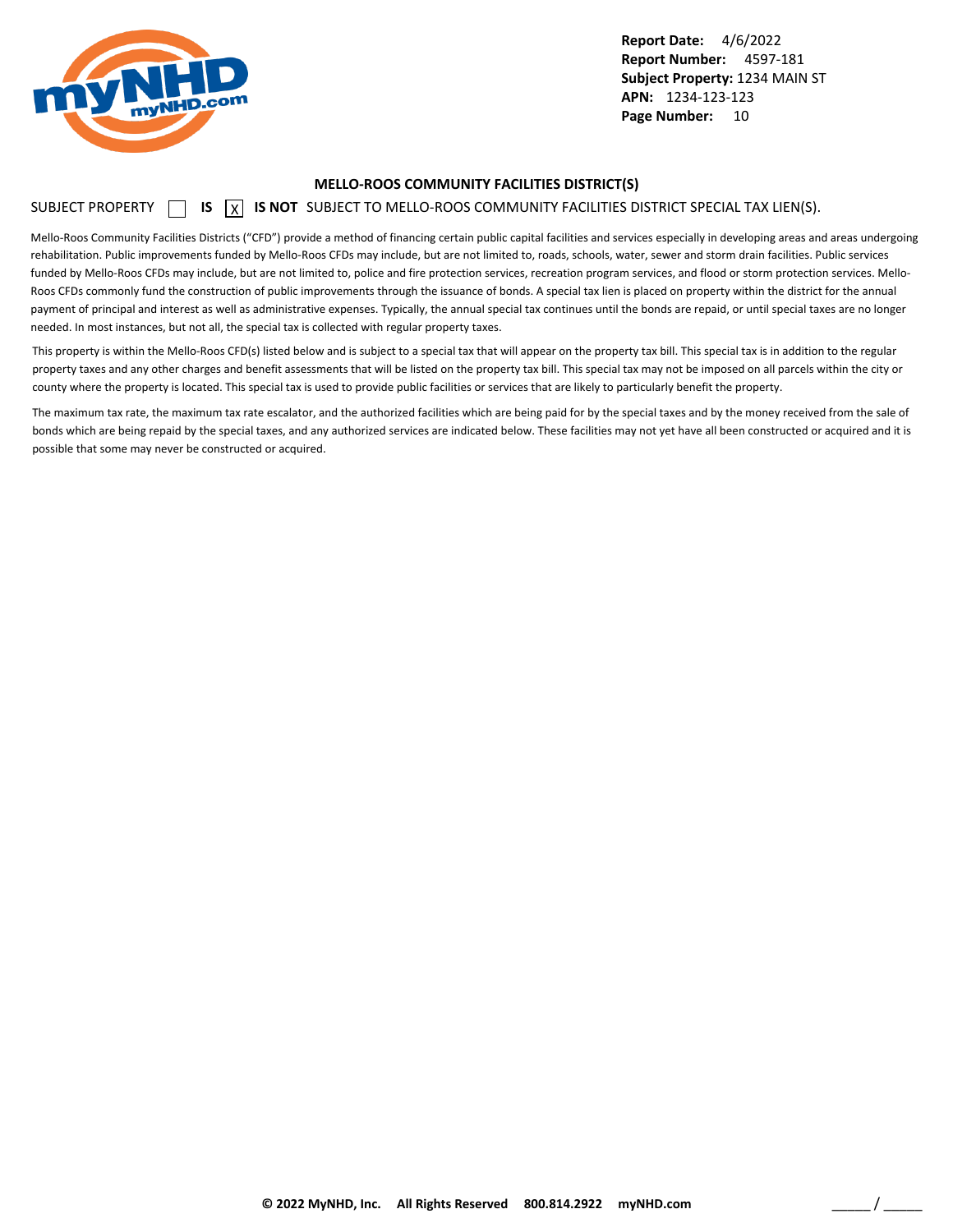<span id="page-11-0"></span>

#### **1915 BOND ACT ASSESSMENT DISTRICT(S)**

SUBJECT PROPERTY  $\Box$  **IS**  $\Box$  **IS NOT** SUBJECT TO IMPROVEMENT BOND ACT OF 1915 SPECIAL ASSESSMENTS LIEN(S).

1915 Bond Act Assessment Districts ("AD") provide a method of financing certain public capital facilities. Public improvements funded by 1915 Bond Act Assessment Districts may include, but are not limited to, roads, sewer, water and storm drain systems, and street lighting. 1915 Bond Act Assessment Districts commonly fund the construction of public improvements through the issuance of bonds. A special assessment lien is placed on property within the Assessment District. The lien amount is calculated according to the specific benefit that an individual property receives from the improvements and is amortized over a period of years. 1915 Bond Act Assessments Districts can be prepaid at any time. In most instances, but not all, the assessment is collected with regular property taxes.

This property is within the 1915 Bond Act Assessment District(s) named below and is subject to annual assessment installments levied by the assessment district that will appear on the property tax bill. The annual assessments are in addition to the regular property taxes and any other charges and benefit assessments that will be listed on the property tax bill. The assessment district(s) has issued bonds to finance the acquisition or construction of certain public improvements that are of direct and special benefit to property within the assessment district. The bonds will be repaid from annual assessment installments on property within the assessment district. The special assessment is used to provide public facilities that are likely to particularly benefit the property.

The annual assessment installment and public facilities that are being paid for by the money received from the sale of bonds that are being repaid by the assessments are indicated below. These facilities may not yet have all been constructed or acquired and it is possible that some may never be constructed or acquired.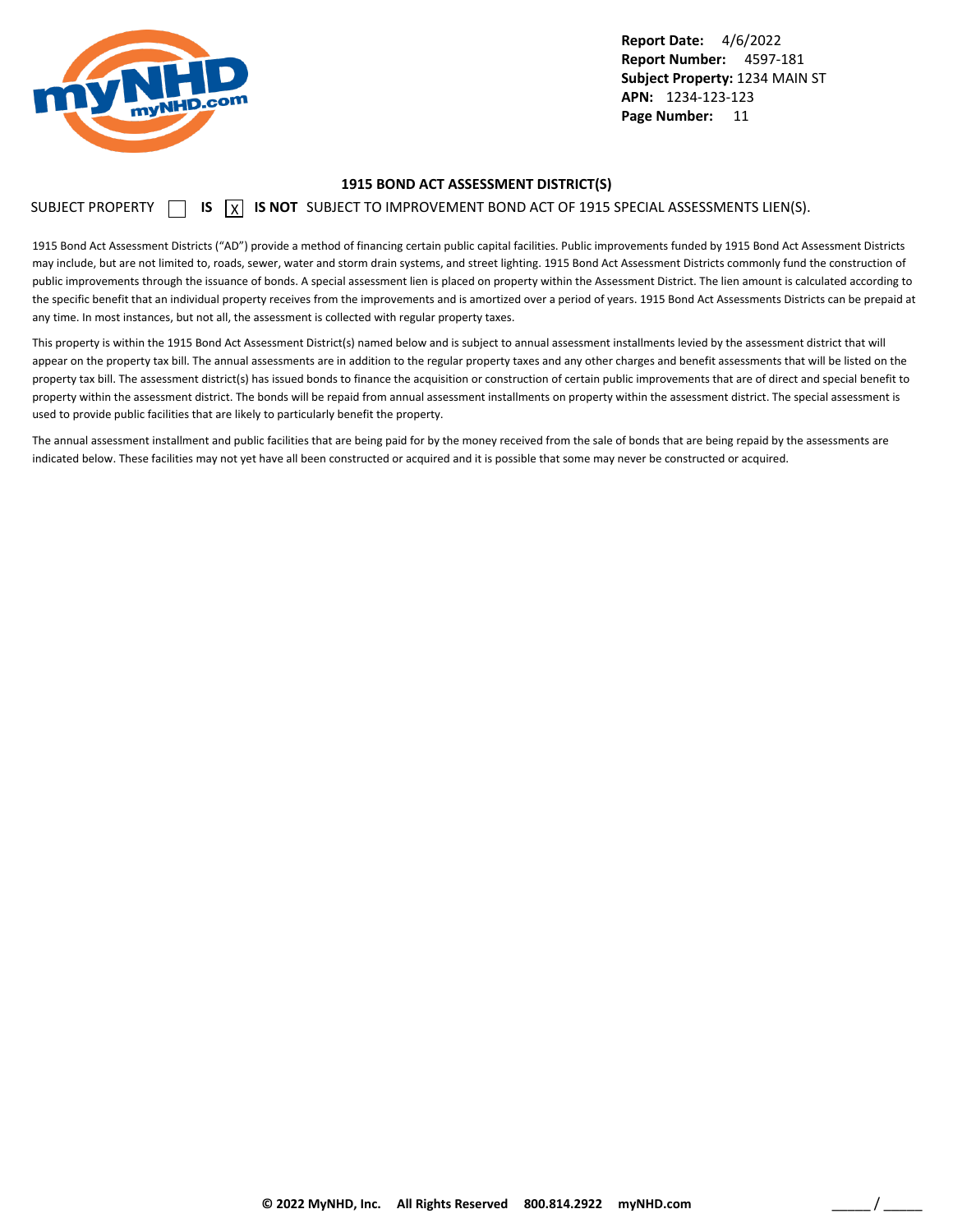<span id="page-12-0"></span>

## **BREAKDOWN OF THE 2021-2022 PROPERTY TAX BILL**

This report is an estimate of the original secured property tax bill charges for the above-mentioned property using information obtained from the County on a given date. Changes made by the County or the underlying public agencies levying charges against this property after the date of this Report may not be reflected in this Report.

| $\mathbf{1}$ . | <b>Combined Ad Valorem Tax Charges</b>                                     | <b>Ad Valorem Tax</b>                             | \$18,986.23 |
|----------------|----------------------------------------------------------------------------|---------------------------------------------------|-------------|
|                | County of Los Angeles (213) 974-7175                                       | General                                           |             |
|                | Basic Prop 13 Levy & Voter Approved Ad Valorem Taxes:                      | \$18,986.23                                       |             |
|                | <b>Estimated Tax Rate:</b>                                                 | 1.175208%                                         |             |
|                | <b>Direct Assessments</b>                                                  |                                                   |             |
| 2.             | Los Angeles County Trauma and Emergency Services                           | <b>Police, Fire or Emergency Medical Services</b> | \$95.86     |
|                | County of Los Angeles (866) 587-2862                                       | Health                                            |             |
| 3.             | Safe Clean Water Program Funding (Measure W)                               | <b>Water Assessment</b>                           | \$70.95     |
|                | County of Los Angeles (626) 300-3331                                       | Safe Clean Water Program                          |             |
| 4.             | <b>Lighting Maintenance District</b>                                       | Landscaping & Lighting Maintenance District       | \$47.76     |
|                | City of Los Angeles (213) 847-1821                                         | <b>Lighting Maintenance</b>                       |             |
| 5.             | Special Tax (Measure A)                                                    | 2/3 Voter Approved Special Tax                    | \$38.43     |
|                | Los Angeles County Regional Park and Open Space District (213)<br>738-2985 | Park and Recreation Maintenance                   |             |
| 6.             | <b>Flood Control</b>                                                       | 1982 Act Benefit Assessment District              | \$22.83     |
|                | County of Los Angeles (626) 458-5165                                       | <b>Flood Control</b>                              |             |
| 7.             | <b>Stormwater Pollution Abatement</b>                                      | Sewer or Water Charge                             | \$18.20     |
|                | City of Los Angeles (213) 847-5224                                         | Stormwater                                        |             |
| 8.             | Landscape and Lighting District No. 96-1                                   | Landscaping & Lighting Maintenance District       | \$16.75     |
|                | City of Los Angeles (213) 847-1821                                         | Landscape and Lighting                            |             |
| 9.             | <b>Mosquito Abatement District</b>                                         | <b>Vector Control District</b>                    | \$11.65     |
|                | County of Los Angeles (310) 915-7370                                       | <b>Vector Control</b>                             |             |
|                | <b>Total Direct Assessment Charges:</b>                                    | \$322.43                                          |             |
|                | <b>Total 2021-2022 Amount</b>                                              | \$19,308.66                                       |             |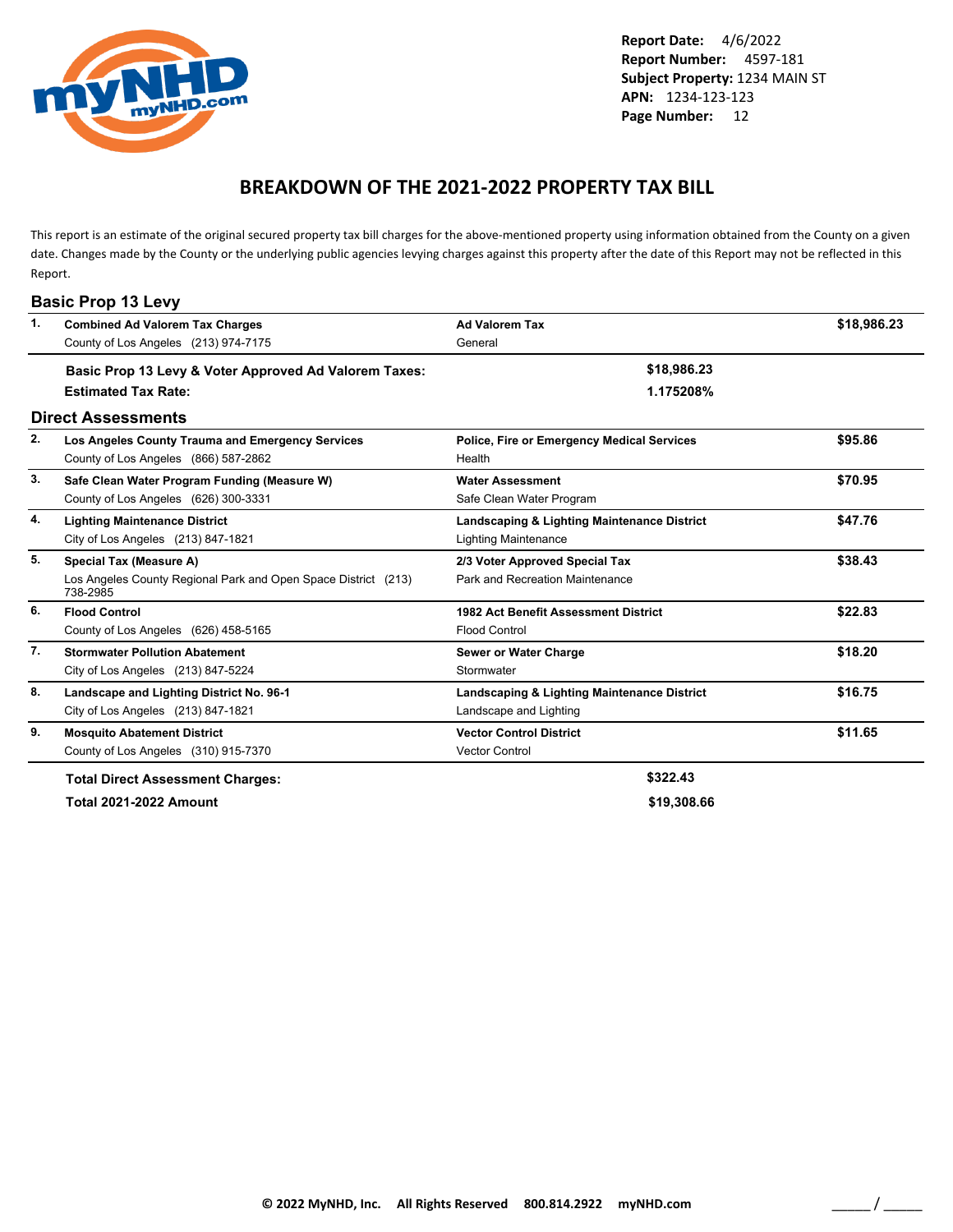

### **Subject Property:** 1234 MAIN ST ANYCITY, CA 90293-8814

#### **THIS IS A NOTIFICATION TO YOU PRIOR TO YOUR PURCHASING THIS PROPERTY.**

On July 1, 1983, California State law was changed to require the reassessment of property following a change of ownership or the completion of new construction. This reassessment may result in one or more supplemental tax bills being mailed to the assessed owner, in addition to the annual property tax bill. The calculator below is provided an estimate of the potential amount of supplemental taxes to be billed on the listed property.

Instantly calculate estimated property taxes and supplemental taxes on our website: (or manually calculate below). Instant Tax Calculator: <https://www.mynhd.com/suptax/calculator/814972/0df66144f1a790d3eac19555369001c6>

## **SUPPLEMENTAL TAX CALCULATOR (ESTIMATE ONLY)**

|  | 1,615,564.00 |
|--|--------------|
|  |              |
|  |              |
|  |              |

If a supplemental event occurs between June 1 and December 31, only one supplemental tax bill or refund check is issued. This bill or refund accounts for the property's change in value for the period between the first day of the month following the event date and the end of the current fiscal year (i.e., the following June 30). If, however, a supplemental event occurs between January 1 and May 31, two supplemental tax bills or refund checks are issued. The second bill or refund accounts for the property's change in value for the entire 12 months of the coming fiscal year, beginning on the following July 1.

#### **IF SALE DATE FOR THE RESIDENTIAL PROPERTY IS BETWEEN THE MONTHS OF JANUARY THROUGH MAY:**

| IF SALE DATE FOR THE RESIDENTIAL PROPERTY IS BETWEEN THE MONTHS OF JUNE THROUGH DECEMBER: |  |
|-------------------------------------------------------------------------------------------|--|
|                                                                                           |  |
|                                                                                           |  |

#### **Proration Month-of-Sale Factor**

|          | TABLE 1. |                 | TABLE 2. |
|----------|----------|-----------------|----------|
| January  | 0.4167   | June            | 1.0000   |
| February | 0.3333   | July            | 0.9167   |
| March    | 0.2500   | <b>August</b>   | 0.8333   |
| April    | 0.1667   | September       | 0.7500   |
| May      | 0.0833   | October         | 0.6667   |
|          |          | <b>November</b> | 0.5833   |
|          |          | December        | 0.5000   |

Real Property Taxes in California are influenced by several factors, including but not limited to the reassessment rules pursuant to Proposition 13, appraisal values, and bonds. As such, this calculator is not intended to provide a representation of the actual tax amounts that will be assessed. This information is provided for informational and planning purposes only, and should not be relied upon to make a determination regarding acquisition of a property. This calculator does not account for supplemental taxes that may be due as a result of the sale of a property or construction at a property which could result pursuant to Proposition 13. MyNHD, Inc. makes no representation regarding the actual amount of tax that will be assessed on any particular property. For specific questions or actual tax calculations, please call the tax assessor's office for the county in which the subject property is located.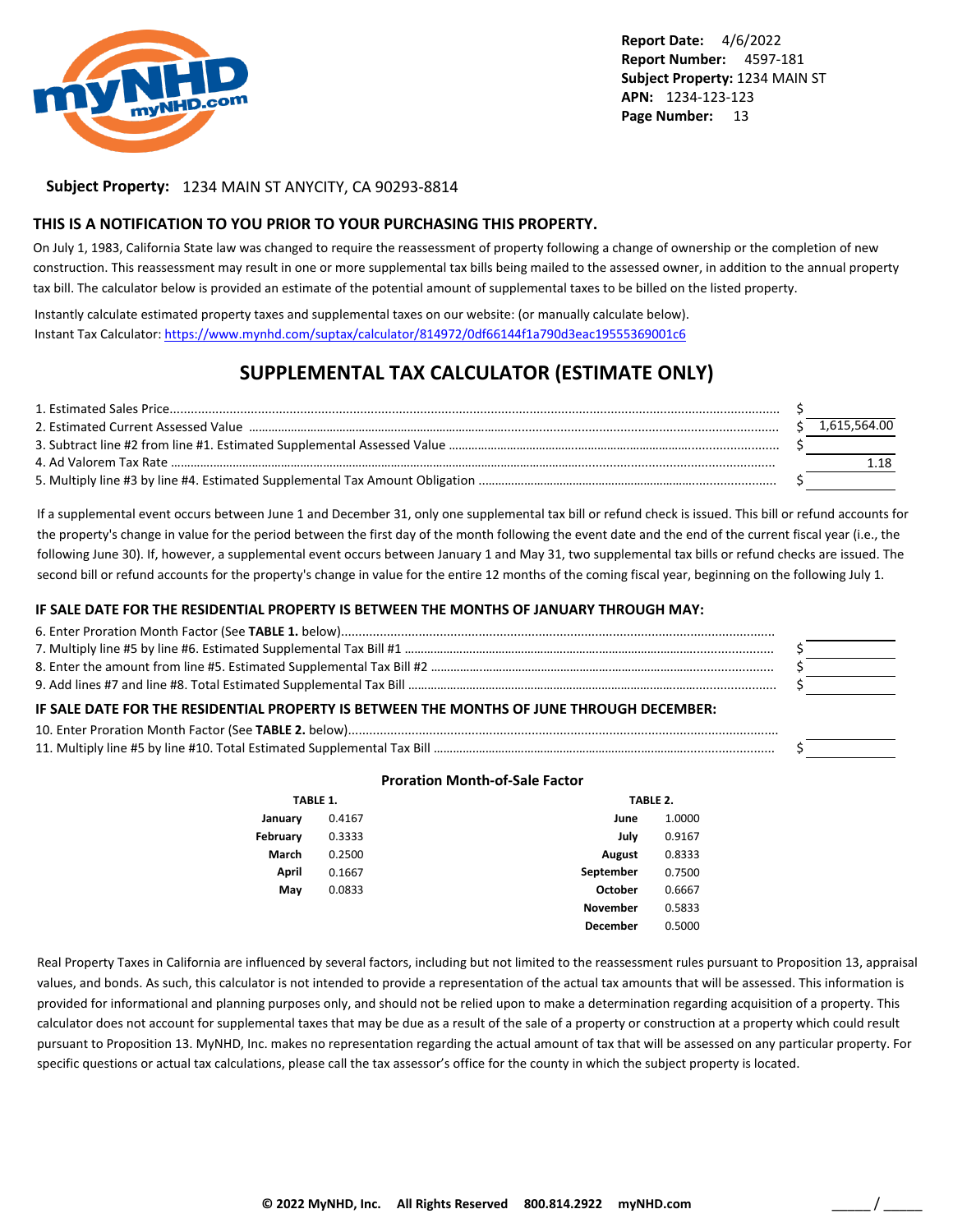<span id="page-14-0"></span>

## **NOTICE OF SUPPLEMENTAL PROPERTY TAX BILL**

In accordance with Section 1102.6c of the Civil Code, it is the sole responsibility of the seller of any real property, or his or her agent, to deliver to the prospective purchaser a disclosure notice of the following:

**California property tax law requires the Assessor to revalue real property at the time the ownership of the property changes. Because of this law, you may receive one or two supplemental tax bills, depending on when your loan closes.**

**The supplemental tax bills are not mailed to your lender. If you have arranged for your property tax payments to be paid through an impound account, the supplemental tax bills will not be paid by your lender. It is your responsibility to pay these supplemental bills directly to the Tax Collector. If you have any question concerning this matter, please call your local Tax Collector's Office.**

As stated above, California law requires that the Assessor re-appraise property upon a change of ownership or the completion of new construction (the "Triggering Event"). This re appraisal results in a supplemental tax assessment which is based on the difference between the new value and the old value of the property, multiplied by the property's Ad Valorem tax rate. The resulting Supplemental Tax amount is then pro-rated, based upon the number of months remaining in the fiscal year in which the Triggering Event occurred.

The number of tax bills which will be issued also depends on the date the event Triggering Event occurred. If the change of ownership or new construction is completed between January 1st and May 31st, the result will be two supplemental assessments levied on two supplemental tax bills. If the event occurs between June 1st and December 31st, then only one supplemental bill will be issued.

nyNHD.com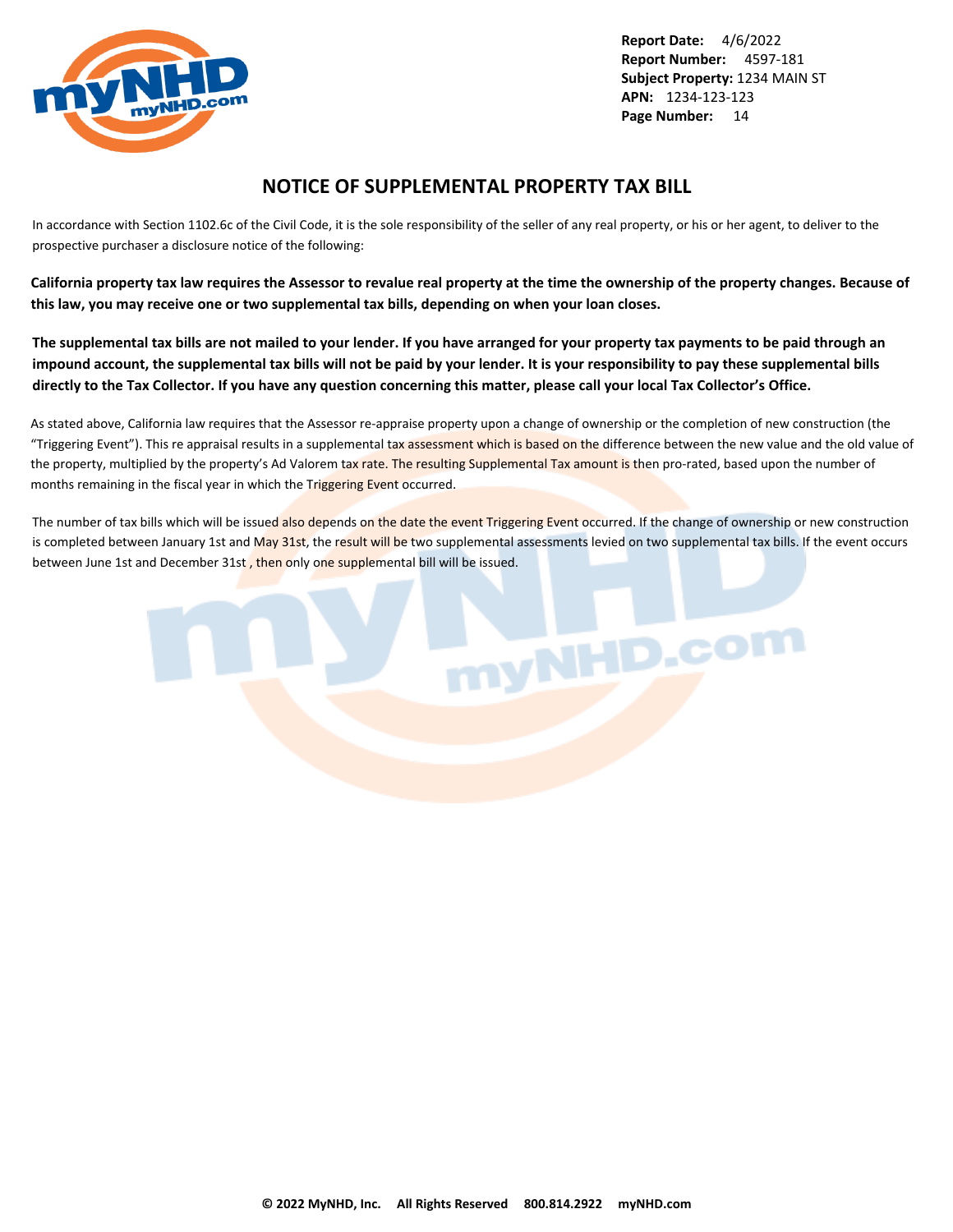<span id="page-15-0"></span>

## **NOTICE OF DATABASE DISCLOSURE**

Pursuant to Section 290.46 of the Penal Code, information about specified registered sex offenders is made available to the public via an Internet Website by the Department of Justice at <www.meganslaw.ca.gov>. Depending on an offender's criminal history, this information will include either the address at which the offender resides or the community of residence and Zip Code in which he or she resides. California Law (AB 488), signed by the Governor on September 24, 2004, provides the public with Internet access to detailed information on registered sex offenders. The Sex Offender Tracking Program of the California Department of Justice maintains the database of the locations or persons required to register pursuant to paragraph (1) of subdivision (a) of Section 290.46 of the Penal Code. The online database is updated with data provided by local sheriff and police agencies on an ongoing basis. It presents offender information in 13 languages; may be searched by sex offender's specific name, zip code, or City/County provides access to detailed personal profile information on each registrant; and includes a map of the neighborhood surrounding any particular property.

#### **California Department of Justice Information Sources:**

Megan's Law Sex Offender Locator Web Site: <http://www.meganslaw.ca.gov>. California Department of Justice Megan's Law Email Address: [meganslaw@doj.ca.gov](mailto:meganslaw@doj.ca.gov).

#### **Local Information Locations for the Subject Property:**

All sheriffs' departments and every police department in jurisdiction with a population of 200,000 or more are required to make a CD-ROM available free to the public for viewing. Although not required, many other law enforcement departments in smaller jurisdictions make the CD-ROM available as well. Please contact the local law enforcement department to investigate availability.

## **CONTAMINATED WATER ADVISORY**

According to the Public Policy Institute of California almost 400 small rural water systems and schools are unable to provide safe drinking water. In some areas, nitrate produced by nitrogen fertilizers and manure—is polluting local groundwater basins. Chemicals such as arsenic, chromium-6 and lead are also a challenge.

The San Joaquin Valley is particularly hard hit by nitrate: 63 percent of the state's public water systems that report violations of health standards for the contaminant in 2015 were in the Valley. Nitrate is the most critical and immediate contaminant in the San Joaquin Valley according to Thomas Harter University of California, Davis.

About 1 million Californians can't safely drink their tap water. Approximately 300 water systems in California currently have contamination issues ranging from nitrates, arsenic lead and uranium at levels that create severe health issues.

**In particular the city of Fresno has Lead contamination in the northeast portion of the city.**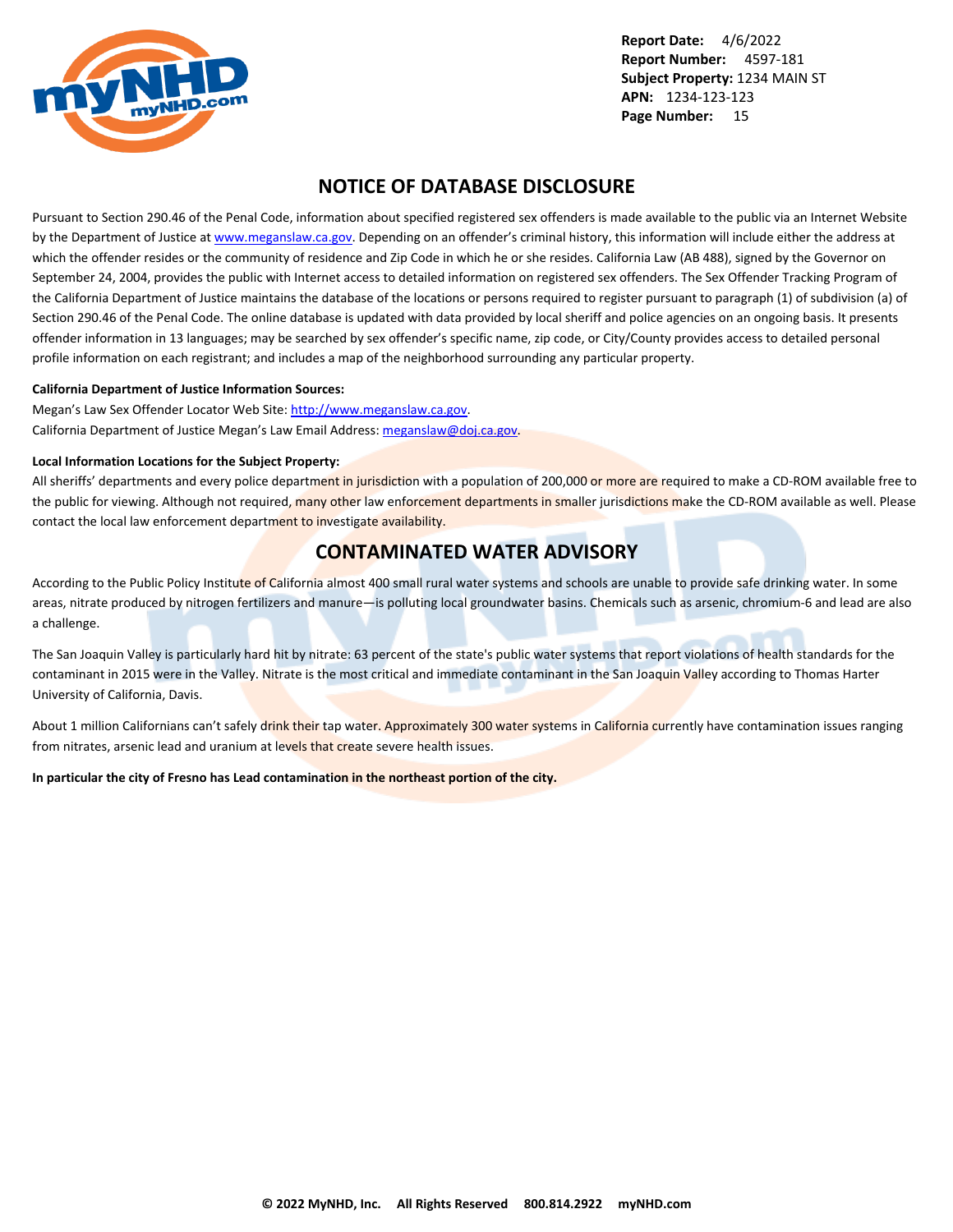<span id="page-16-0"></span>

## **NOTICE OF CALIFORNIA'S 2013 ENERGY EFFICIENCY STANDARDS**

Public Resources Code Sections 25402 and 25402.1 were enacted in 1975 as part of the enabling legislation establishing the California Energy Commission and its basic mandates. These sections require the Energy Commission to adopt, implement, and periodically update energy efficiency standards for both residential and nonresidential buildings.

 The Standards must be cost effective based on the life cycle of the building, must include performance and prescriptive compliance approaches, and must be periodically updated to account for technological improvements in efficiency technology. Accordingly, the California Energy Commission has adopted and periodically updated the Standards (codified in Title 24, Part 6 of the California Code of Regulations) to ensure that building construction, system design and installation achieve energy efficiency and preserve outdoor and indoor environmental quality. The Standards establish a minimum level of building energy efficiency. A building can be designed to a higher efficiency level, resulting in additional energy savings.

 The 2013 Building Energy Efficiency Standards, which are effective July 1, 2014, focus on several key areas to improve the energy efficiency of newly constructed buildings and additions and alterations to existing buildings, and include requirements that will enable both demand reductions during critical peak periods and future solar electric and thermal system installations. The most significant efficiency improvements to the residential Standards are proposed for windows, envelope insulation and HVAC system testing. The most significant efficiency improvements to the nonresidential Standards are proposed for lighting controls, windows, unitary HVAC equipment and building commissioning. New efficiency requirements for process loads such as commercial refrigeration, data centers, kitchen exhaust systems and compressed air systems are included in the nonresidential Standards. The 2013 Standards include expanded criteria for acceptance testing of mechanical and lighting systems, as well as new requirements for code compliance data to be collected in a California Energy Commission-managed repository. Compliance with the standard is assured by hiring a contractor who is properly licensed, and doing the installation with a building permit so that the City Building Inspector can check the work when completed. For more information, visit [http://](http://www.energy.ca.gov/title24/2013standards/) [www.energy.ca.gov/title24/2013standards/](http://www.energy.ca.gov/title24/2013standards/).

## **NOTICE OF WILLIAMSON ACT**

The [Williamson Act](http://www.conservation.ca.gov/dlrp/lca) (California Land Conservation Act of 1965: Government Code Section 51200 et. seq.) is a state agricultural land protection program in which local governments elect to participate. The intent of the program is to preserve agricultural lands by discouraging their premature and unnecessary conversion to urban uses. No later than 20 days after a city or county enters into a contract with a landowner pursuant to this chapter, the clerk of the board or council, as the case may be, shall record with the county recorder a copy of the contract which would impart notice and therefore appear in the title report.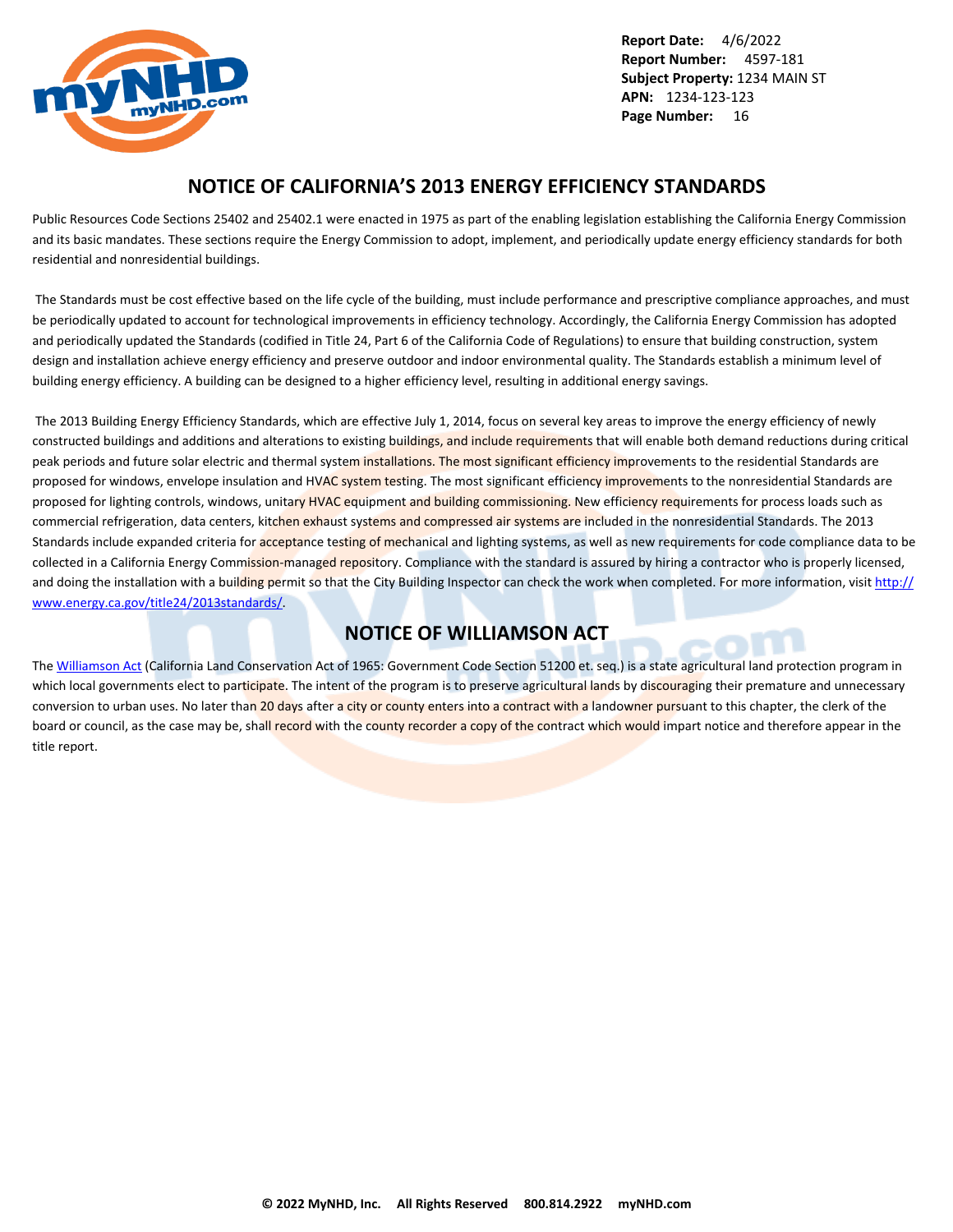<span id="page-17-0"></span>

## **NOTICE OF METHAMPHETAMINE CONTAMINATION**

The Methamphetamine Contaminated Property Act of 2005 requires the clean up of the property so it can be safe for occupancy if the property is found to be contaminated. In addition the bill provides for the imposition of a civil penalty (fines up to \$5,000) upon a property owner who does not provide a notice or disclosure in writing and acknowleged by the buyer as required by the act, or upon a person who violates an order issued by the local health officer prohibiting the use or occupancy of a property contaminated by a methamphetamine laboratory activity.

This law also requires the Department of Environmental Health (DEH) to respond to complaints of potentially contaminated property which includes evaluating the property, testing for contamination, notifying and posting of warning notices, issuing orders prohibiting occupancy if the site is not safe, as well as overseeing the ultimate return of the property to a safe environment. Property owners are responsible for all the costs that may be associated with these actions.

## **NOTICE OF ABANDONED WELLS**

According to the California Department of Water Resources an abandoned or "permanently inactive well" is a well that has not been used for a period of one year. Abandoned wells that are not properly sealed are a potential hazard to people and animals and may be a potential site of illegal waste disposal. Abandoned wells may allow contamination of groundwater. Abandoned wells should be destroyed in accordance with methods developed by the Department of Water Resources pursuant to Section 13800 of the Water Code.

## **NOTICE OF OIL AND GAS WELLS**

California is a leading oil producer with most production in Los Angeles, Kern, Fresno, and Ventura Counties. There are thousands of idle and "orphan" wells. An idle well is a well that has not produced oil and/or gas or has not been used for fluid injection for six months during the last five years. The Division of Oil, Gas, and Geothermal Resources tracks and maintains an idle-well inventory. According to the Division an abandoned or "orphan" well is a well that has been deserted and has no viable operator or owner. The Division plugged 1,062 orphan wells from 1977 to 2004 at a cost of 14.8 million dollars. Oil and gas wells pose a threat to humans for fall hazard, fire hazard, groundwater contamination, methane gas seeps, and other hazards.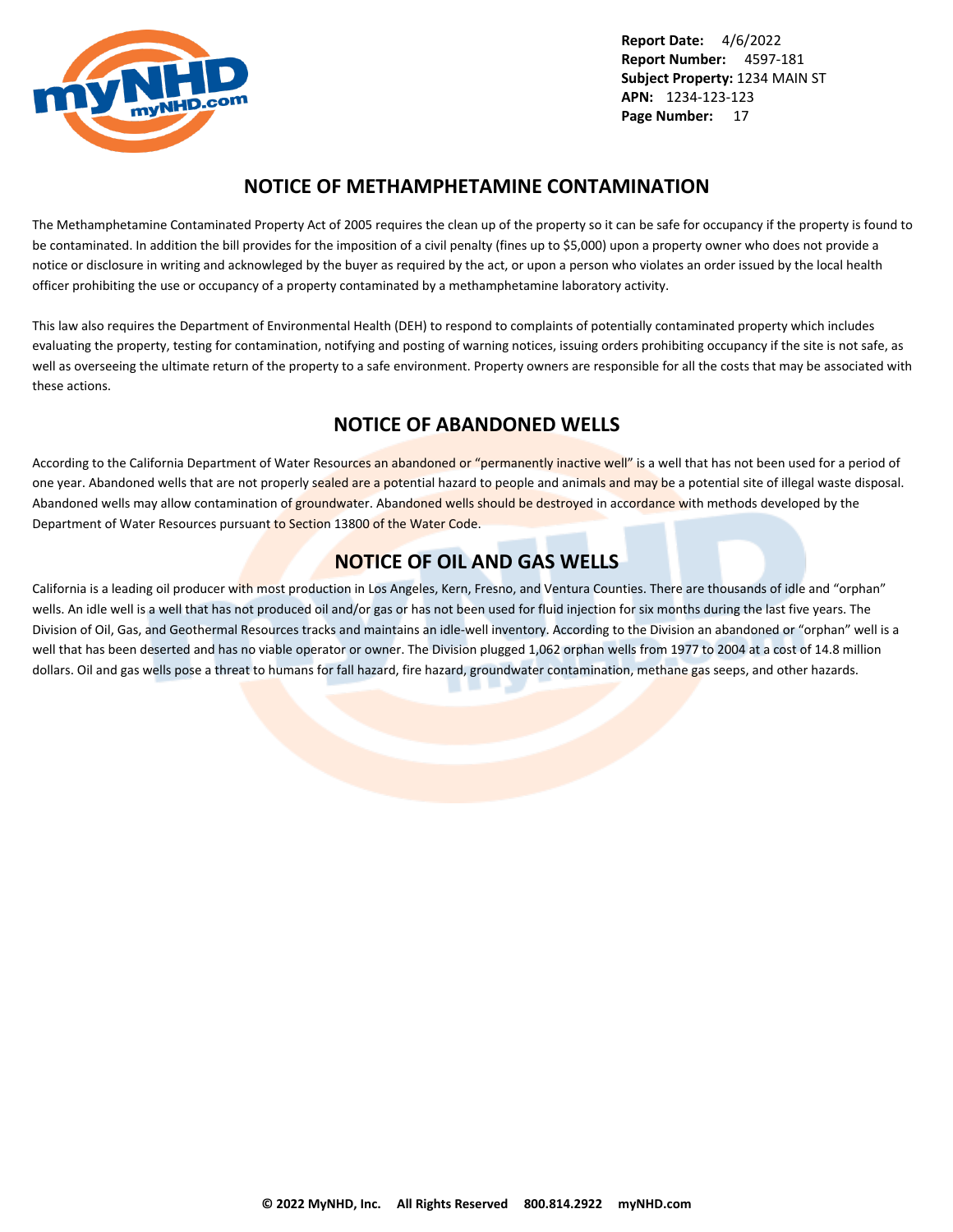<span id="page-18-0"></span>

## **NOTICE OF NATURALLY OCCURRING ASBESTOS**

Asbestos refers to naturally-occurring fibrous minerals found throughout the State of California. Serpentine, an ultra-mafic rock, contains asbestos and is commonly found in the Sierra foothills, the Coast Ranges, and the Klamath Mountains. On residential properties, naturally-occurring asbestos sources are typically dust from unpaved roads or driveways. Paving the unpaved driveways or roads can help to reduce exposure to asbestos. Asbestos is a known carcinogen and exposure may increase the risk of lung cancer. It is recommended that prospective buyers in an area designated as a Naturally Occurring Asbestos Zone consult an appropriate expert(s) who can test and identify naturally occurring asbestos rocks, on or near the property, which are exposed and may present a health risk. For more information please visit the Air Resources Board of the California Environmental Protection Agency website: [http://](http://www.arb.ca.gov/homepage.htm) [www.arb.ca.gov/homepage.htm](http://www.arb.ca.gov/homepage.htm).

## **RADON GAS ADVISORY**

THE COUNTY IN WHICH THE SUBJECT PROPERTY IS LOCATED IS DESIGNATED ZONE  $\overline{2}$  FOR RADON GAS POTENTIAL

Radon is a gas that is produced from the radioactive decay of uranium and thorium found in certain rock and soil types. Radon, an odorless and colorless gas, can move from the soil into buildings. Exposure to concentrated levels of radon can increase a person's risk of developing lung cancer.

The Highest Radon Potential, Zone 1, is set at 4.0pCi/l and above by the U.S. Environmental Protection Agency ("EPA"). Moderate Radon Potential, Zone 2, is set at between2.0pCi and 4.0pCi/l. Low Radon Potential, Zone 3, is set at less than 2.0pCi/l. The EPA recommends indoor radon testing for all homes and recommends radon reduction measures for homes with radon levels of 4.0pCi/l and above. Radon testing kits can be purchased by homeowners or homeowners can hire contractors to provide the testing. For more information please visit <http://www.MyNHD.com/booklets/RadonInformation.pdf>.

## **NOTICE OF ABANDONED MINES ADVISORY**

According to the Abandoned Mine Lands Unit of the State of California Department of Conservation, there are more than 165,000 mines features on more than 47,000 abandoned mine sites in the State of California. Approximately 84 percent of those sites contain physical safety hazards. The public is warned against entering any open shafts or mine openings. For more information please visit the Abandoned Mine Lands Unit website: [http://](http://www.conservation.ca.gov/omr/abandoned_mine_lands/Pages/Index.aspx) [www.conservation.ca.gov/omr/abandoned\\_mine\\_lands/Pages/Index.aspx](http://www.conservation.ca.gov/omr/abandoned_mine_lands/Pages/Index.aspx).

## **WOOD-BURNING HEATER ADVISORY**

The Clean Air Act is the law that defines EPA's responsibilities for protecting and improving the nation's air quality and the stratospheric ozone layer. Using a nationwide network of monitoring sites, EPA has developed ambient air quality trends for particle pollution, also called Particulate Matter (PM). Under the [Clean Air](http://www.epa.gov/airtrends/pm.html) Act, EPA sets and reviews national air quality standards for PM. Air quality monitors measure concentrations of PM throughout the country. EPA, state, tribal and local agencies use that data to ensure that PM in the air is at levels that protect public health and the environment.

"Particulate matter," also known as particle pollution or PM, is a complex mixture of extremely small particles and liquid droplets. Particle pollution is made up of a number of components, including acids (such as nitrates and sulfates), organic chemicals, metals, and soil or dust particles. The size of particles is directly linked to their potential for causing [health](http://www.epa.gov/pm/) problems. EPA is concerned about particles that are 10 micrometers in diameter or smaller because those are the particles that generally pass through the throat and nose and enter the lungs. Once inhaled, these particles can affect the heart and lungs and cause serious health effects. "Fine particles," such as those found in smoke and haze, are 2.5 micrometers in diameter and smaller. Approximately 10 million wood stoves are currently in use in the United States, and 70 to 80 percent of them are older, inefficient, conventional stoves that pollute.

[The Great American Woodstove Changeout](http://www.epa.gov/woodstoves/changeout.html) is a voluntary program designed to reduce particle pollution from woodstoves by encouraging people to replace older, more polluting stoves with EPA-certified stoves and fireplace inserts. It also provides information on building more efficient, less polluting fires. Certain jurisdictions have established legal requirements to reduce wood smoke. For example, some communities have restrictions on installing woodburning appliances in new construction. For more information on possible regulations in your area go to<http://www.epa.gov/burnwise/ordinances.html>.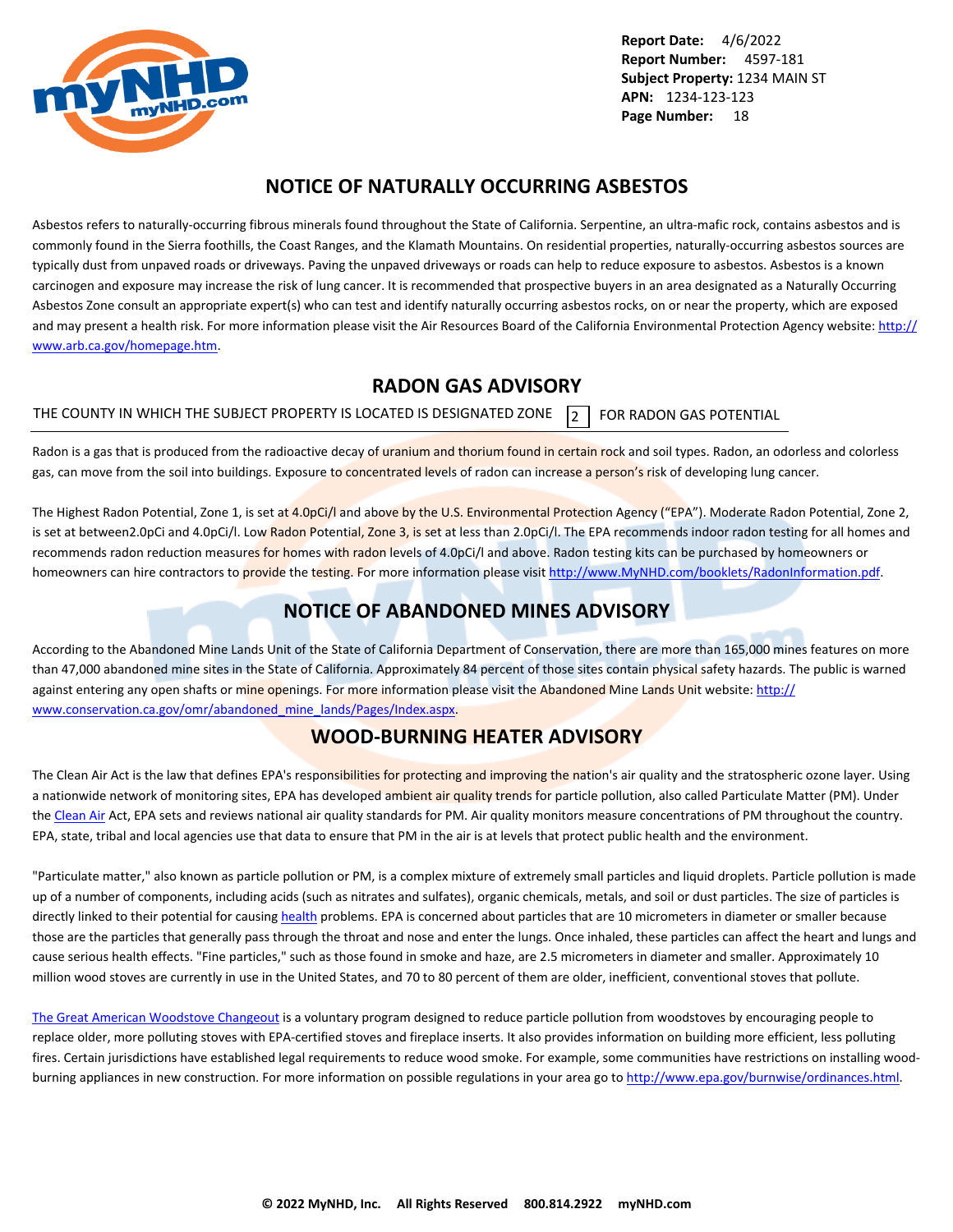<span id="page-19-0"></span>



## **ENVIRONMENTAL REPORT**

## **Report Summary**

**Subject Property:** 1234 MAIN ST ANYCITY, CA 90293-8814 **APN:** 1234-123-123

| <b>SUBJECT PROPERTY IS IN PROXIMITY TO:</b>                    | <b>YES</b>              | <b>NO</b>               | <b>DISTANCE SEARCH</b><br><b>FROM PROPERTY</b> | <b>View Map</b><br><b>DETAILS</b> |
|----------------------------------------------------------------|-------------------------|-------------------------|------------------------------------------------|-----------------------------------|
| National Priority List Sites Disclosure ("NPL")                |                         | $\mathsf{X}$            | 1 Mile                                         | Page 20                           |
| Proposed National Priority List Sites ("P-NPL")                |                         | $\overline{X}$          | 1 Mile                                         | Page 20                           |
| Superfund Enterprise Management System ("SEMS")                |                         | $\mathsf X$             | $\frac{1}{2}$ Mile                             | Page 20                           |
| SEMS Sites That Have Been Archived ("NFRAP")                   |                         | $\overline{\mathsf{x}}$ | $\frac{1}{2}$ Mile                             | Page 20                           |
| RCRA Federal Corrective Action Sites ("CORRACTS")              |                         | $\overline{X}$          | 1 Mile                                         | Page 20                           |
| RCRA Treatment, Storage and Disposal Facilities ("TSD")        |                         | $\overline{\mathsf{X}}$ | $\frac{1}{2}$ Mile                             | Page 21                           |
| RCRA Large Quantity Generators ("LQG")                         |                         | $\overline{X}$          | % Mile                                         | Page 21                           |
| RCRA Small Quantity Generators ("SQG")                         |                         | $\overline{\mathsf{X}}$ | 1/ <sub>4</sub> Mile                           | Page 21                           |
| <b>Emergency Response Notification Systems ("ERNS")</b>        |                         | $\overline{X}$          | Mile                                           | Page 21                           |
| Federal Brownfields Sites ("BROWN")                            |                         | $\overline{\mathsf{x}}$ | $\frac{1}{2}$ Mile                             | Page 21                           |
| State Brownfields Sites ("SBROWN")                             |                         | $\overline{X}$          | $\frac{1}{2}$ Mile                             | <b>Page 21</b>                    |
| Federal Clandestine Drug Labs ("CDL")                          |                         | $\overline{\mathsf{x}}$ | <b>PIQ</b>                                     | Page 21                           |
| State Clandestine Drug Labs ("SCDL")                           |                         |                         | <b>PIQ</b>                                     | Page 21                           |
| Emergency Planning Zone ("RADIATION")                          |                         | $\frac{1}{x}$           | PIQ                                            | Page 21                           |
| Toxics Release Inventory ("TRI")                               |                         | $\overline{\mathbf{x}}$ | 1/ <sub>2</sub> Mile                           | Page 22                           |
| State Response Sites ("SRS")                                   |                         | $\overline{\mathbf{x}}$ | 1 Mile                                         | Page 22                           |
| EnviroStor Database ("ENVIROSTOR")                             | $\overline{\mathsf{x}}$ |                         | 1 Mile                                         | Page 22                           |
| Solid Waste Landfills Disclosure ("SWIS")                      |                         | $\overline{\mathsf{x}}$ | $\frac{1}{2}$ Mile                             | Page 22                           |
| State Spills, Leaks, Investigation, and Cleanup Sites ("SLIC") | $\overline{\mathsf{x}}$ |                         | $\frac{1}{2}$ Mile                             | Page 23                           |
| Leaking Underground Storage Tanks ("LUST")                     |                         | $\overline{\mathsf{X}}$ | $\frac{1}{2}$ Mile                             | Page 23                           |
| State List of Aboveground Storage Tanks ("AST")                |                         | $\overline{X}$          | % Mile                                         | Page 23                           |
| State List of Underground Storage Tanks ("UST")                |                         | $\overline{\mathsf{x}}$ | % Mile                                         | Page 23                           |
| Restriction Listing ("DEED")                                   |                         | $\overline{X}$          | $\frac{1}{2}$ Mile                             | Page 23                           |
| Military Cleanup Sites Listing ("MCS")                         |                         | $\overline{\mathsf{x}}$ | PIQ                                            | Page 24                           |
| State Hazarduous Waste Information Sumary ("HWTS")             |                         | $\overline{X}$          | <b>PIQ</b>                                     | Page 24                           |
| Permits Listing ("NPDES")                                      |                         | $\overline{\mathsf{x}}$ | PIQ                                            | Page 24                           |
| Oil Wells and Gas Well Locations ("WELLS")                     | $\overline{\mathsf{x}}$ |                         | % Mile                                         | Page 24                           |
| High Pressure Pipeline Disclosure ("HPP")                      | $\overline{\mathsf{x}}$ |                         | % Mile                                         | Page 25                           |

PIQ - Property In Question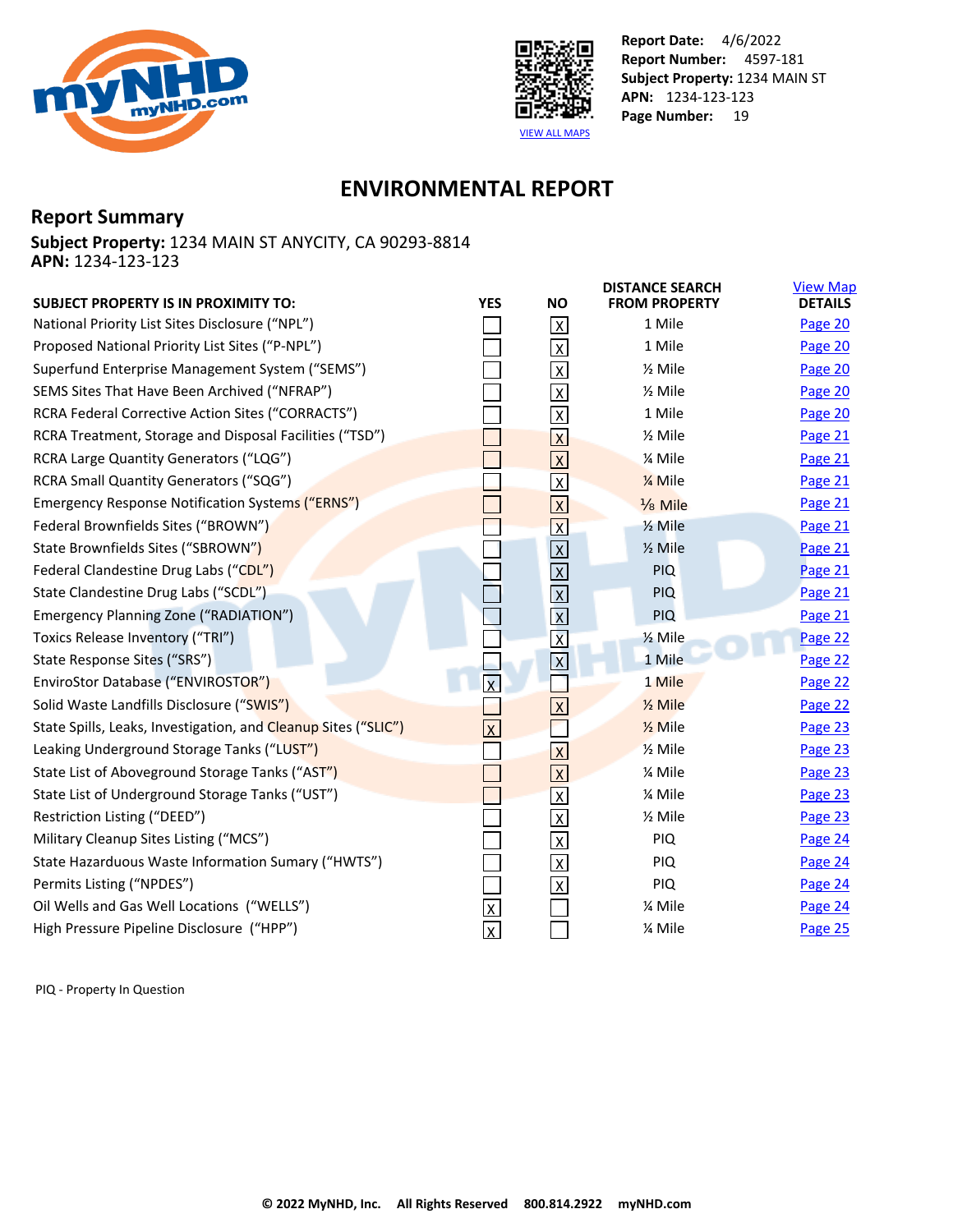<span id="page-20-0"></span>

#### **NATIONAL PRIORITY LIST SITE DISCLOSURE ("NPL")**

#### SUBJECT PROPERTY **15** IS **X** IS NOT LOCATED WITHIN 1 MILE OF A NATIONAL PRIORITY LIST SITE ("NPL")

Concern over the effect on public health and the environment by the dumping of hazardous wastes led Congress to establish the federal Superfund Program in 1980. The Environmental Protection Agency ("EPA") goal for the Superfund was to locate, investigate and clean up the worst sites, in cooperation with states and partnership organizations. Many of these were abandoned waste sites such as landfills and warehouses which have never been mediated. Others are in the process of clean up, and some have been corrected. More detailed information may be available to you by actually viewing a site's file at the governmental agency overseeing the clean-up.

For more information contact: EPA Superfund Hotline (800) 424-9346 or visit<http://www.epa.gov/superfund>.

#### **PROPOSED NATIONAL PRIORITY LIST SITES ("P-NPL")**

SUBJECT PROPERTY  $\Box$  **IS**  $\Box$  **IS NOT** LOCATED WITHIN 1 MILE OF A PROPOSED NATIONAL PRIORITY LIST SITE ("P-NPL")

Superfund Enterprise Management System (SEMS) has replaced CERCLIS, the Comprehensive Environmental Response, Compensation, and Liability Information System. The term CERCLIS will remain within the CERCLA statute. [https://www.epa.gov/superfund/current-npl-updates](https://www.epa.gov/superfund/current-npl-updates-new-proposed-npl-sites-and-new-npl-sites)[new-proposed-npl-sites-and-new-npl-sites](https://www.epa.gov/superfund/current-npl-updates-new-proposed-npl-sites-and-new-npl-sites).

#### **SUPERFUND ENTERPRISE MANAGEMENT SYSTEM ("SEMS")**

| <b>SUBJECT PROPERTY</b> |  | $\Box$ IS $\overline{X}$ IS NOT LOCATED WITHIN % MILE OF A SUPERFUND ENTERPRISE MANAGEMENT SYSTEM ("SEMS") |  |  |  |  |  |
|-------------------------|--|------------------------------------------------------------------------------------------------------------|--|--|--|--|--|
|-------------------------|--|------------------------------------------------------------------------------------------------------------|--|--|--|--|--|

The Superfund Enterprise Management System (SEMS), integrates multiple systems which serves as a comprehensive tracking and reporting tool, providing data on the inventory of active waste sites evaluated by the Superfund program.<https://www.epa.gov/enviro/sems-search>.

#### **SEMS SITES THAT HAVE BEEN ARCHIVED ("NFRAP")**

SUBJECT PROPERTY **IS** IS **X** IS NOT LOCATED WITHIN % MILE OF A SEMS SITE THAT HAVE BEEN ARCHIVED ("NFRAP") SITE

No Further Remedial Action Planned (NFRAP) - A decision made as part of the Superfund (SEMS) remedial site evaluation process to denote that further remedial assessment activities are not required and that the facility/site does not pose a threat to public health or the environment sufficient to qualify for placement on the . <https://www.epa.gov/enviro/sems-search>.

#### **RCRA FEDERAL CORRECTIVE ACTION SITES ("CORRACTS")**

SUBJECT PROPERTY **15** IS **X** IS NOT LOCATED WITHIN 1 MILE OF AN RCRA FEDERAL CORRECTIVE ACTION ("CORRACTS") SITE

The RCRA Corrective Action Program, run by EPA and 41 authorized states and territories, compels responsible parties to address the investigation and cleanup of hazardous releases themselves. RCRA Corrective Action differs from Superfund in that Corrective Action sites generally have viable operators and on-going operations. For more information see:<http://www.epa.gov/correctiveaction/>.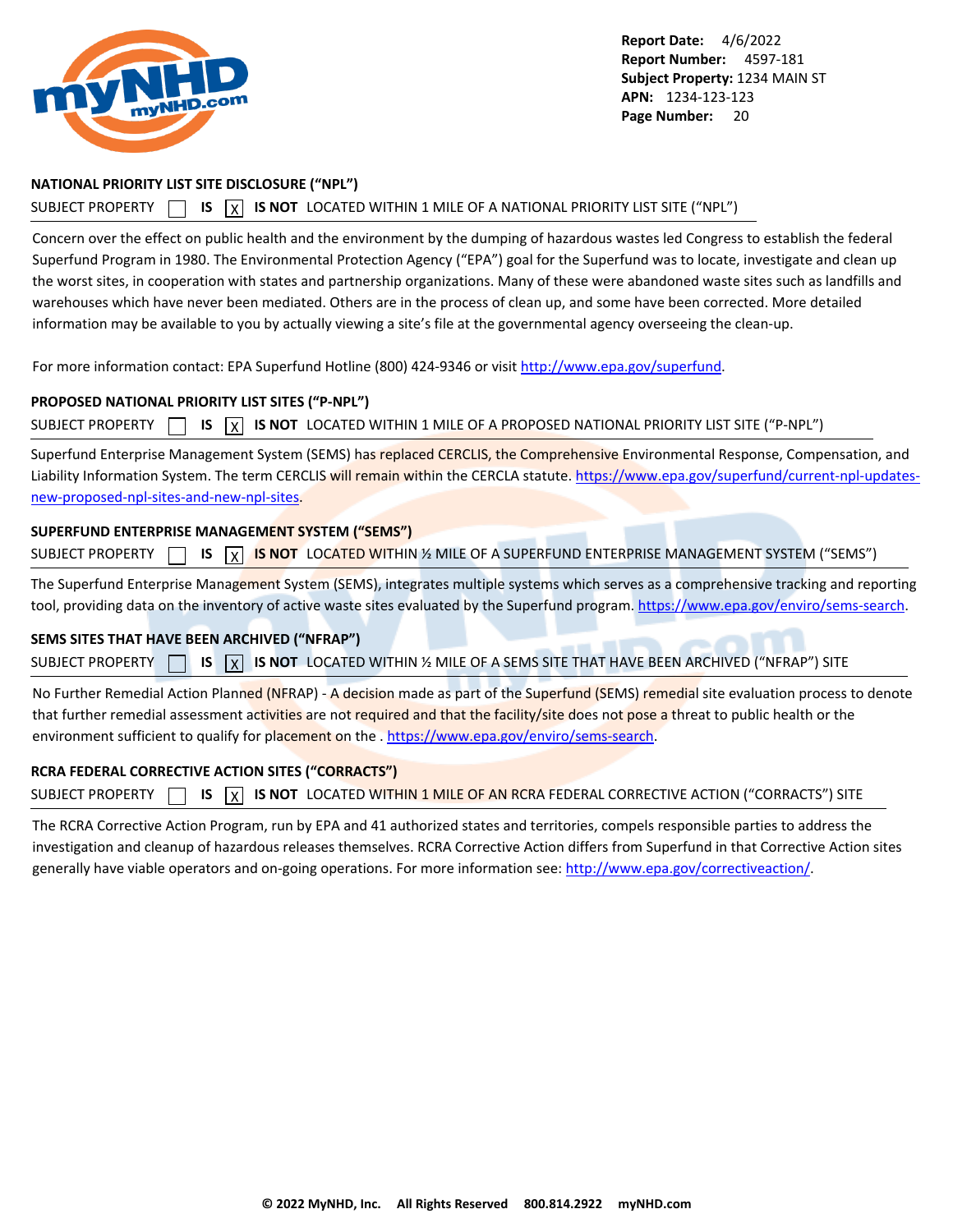<span id="page-21-0"></span>

### **(RCRA) THE RESOURCE CONSERVATION RECOVERY ACT ("TSD")-("LQG")-("SQG")**

|  |  | SUBJECT PROPERTY $\Box$ IS $\overline{X}$ IS NOT LOCATED WITHIN % MILE OF A TREATMENT, STORAGE AND DISPOSAL ("TSD") FACILITY |
|--|--|------------------------------------------------------------------------------------------------------------------------------|
|  |  | SUBJECT PROPERTY $\Box$ IS $\overline{X}$ IS NOT LOCATED WITHIN % MILE OF A LARGE QUANTITY GENERATORS ("LQG") FACILITY       |
|  |  | SUBJECT PROPERTY $\Box$ IS $\boxed{x}$ IS NOT LOCATED WITHIN % MILE OF A SMALL QUANTITY GENERATORS ("SQG") FACILITY          |

The Resource Conservation and Recovery Act (RCRA) is the public law that creates the framework for the proper management of hazardous and non-hazardous solid waste. These databases include Generators Large and Small, Transporters, Violations, and Treatment, Storage & Disposal Facilities (TSDF). Information is provided on sites which generate, transport, store, treat, or dispose of hazardous wastes. [https://](https://www.epa.gov/enviro/sems-search) [www.epa.gov/enviro/sems-search](https://www.epa.gov/enviro/sems-search).

### **EMERGENCY RESPONSE NOTIFICATION SYSTEMS ("ERNS")**

|  |  |  |  |  |  | SUBJECT PROPERTY $\Box$ IS $\boxed{X}$ IS NOT LOCATED WITHIN MILE OF AN EMERGENCY RESPONSE NOTIFICATION SYSTEM ("ERNS") |
|--|--|--|--|--|--|-------------------------------------------------------------------------------------------------------------------------|
|--|--|--|--|--|--|-------------------------------------------------------------------------------------------------------------------------|

The Emergency Response Notification System (ERNS) is used to store information on notifications of oil discharges and hazardous substances releases. The ERNS database contains information on release notifications of oil and hazardous substances that have occurred throughout the United States. For more information see:<http://www.epa.gov/docs/ERNS/>.

## **BROWNFIELD SITES ("BROWN")-("SBROWN")**

|  |  | SUBJECT PROPERTY $\Box$ IS $\overline{X}$ IS NOT LOCATED WITHIN % MILE OF A KNOWN FEDERAL BROWNFIELD ("BROWN") SITE |
|--|--|---------------------------------------------------------------------------------------------------------------------|
|  |  | SUBJECT PROPERTY $\Box$ IS $\overline{X}$ IS NOT LOCATED WITHIN % MILE OF A KNOWN STATE BROWNFIELD ("SBROWN") SITE  |

EPA's Brownfield program provides grants and technical assistance to communities, states, tribes and others to assess, safely clean up and sustainably reuse contaminated properties. To learn about EPA's broader efforts to put previously contaminated properties back into productive use<https://www.epa.gov/brownfields>

## **CLANDESTINE DRUG LABS ("CDL")-("SCDL")**

|  |  | SUBJECT PROPERTY $\Box$ IS $\boxed{X}$ IS NOT LOCATED IN A FEDERAL CLANDESTINE DRUG LAB ("CDL")   |
|--|--|---------------------------------------------------------------------------------------------------|
|  |  | SUBJECT PROPERTY $\Box$ IS $\overline{X}$ IS NOT LOCATED IN A STATE CLANDESTINE DRUG LAB ("SCDL") |

This list contains addresses of some locations where law enforcement agencies reportedly found chemicals or other items, indicating the presence of either clandestine drug laboratories or dumpsites.<https://www.dea.gov/clan-lab>

## **EMERGENCY PLANNING ZONE ("RADIATION")**

|  |  |  |  | SUBJECT PROPERTY $\Box$ IS $\overline{X}$ IS NOT LOCATED IN AN EMERGENCY PLANNING ZONE ("RADIATION") |  |
|--|--|--|--|------------------------------------------------------------------------------------------------------|--|
|--|--|--|--|------------------------------------------------------------------------------------------------------|--|

The Radiation Information Database (RADINFO) contains basic information about certain facilities that the U.S. Environmental Protection Agency (EPA) regulates for radiation and radioactivity. The regulations that govern radiation across the federal government are complex, and, therefore, RADINFO may not include every facility you might expect to find. For more information see: [http://oaspub.epa.gov/enviro/](http://oaspub.epa.gov/enviro/ef_home2.radiation) [ef\\_home2.radiation](http://oaspub.epa.gov/enviro/ef_home2.radiation)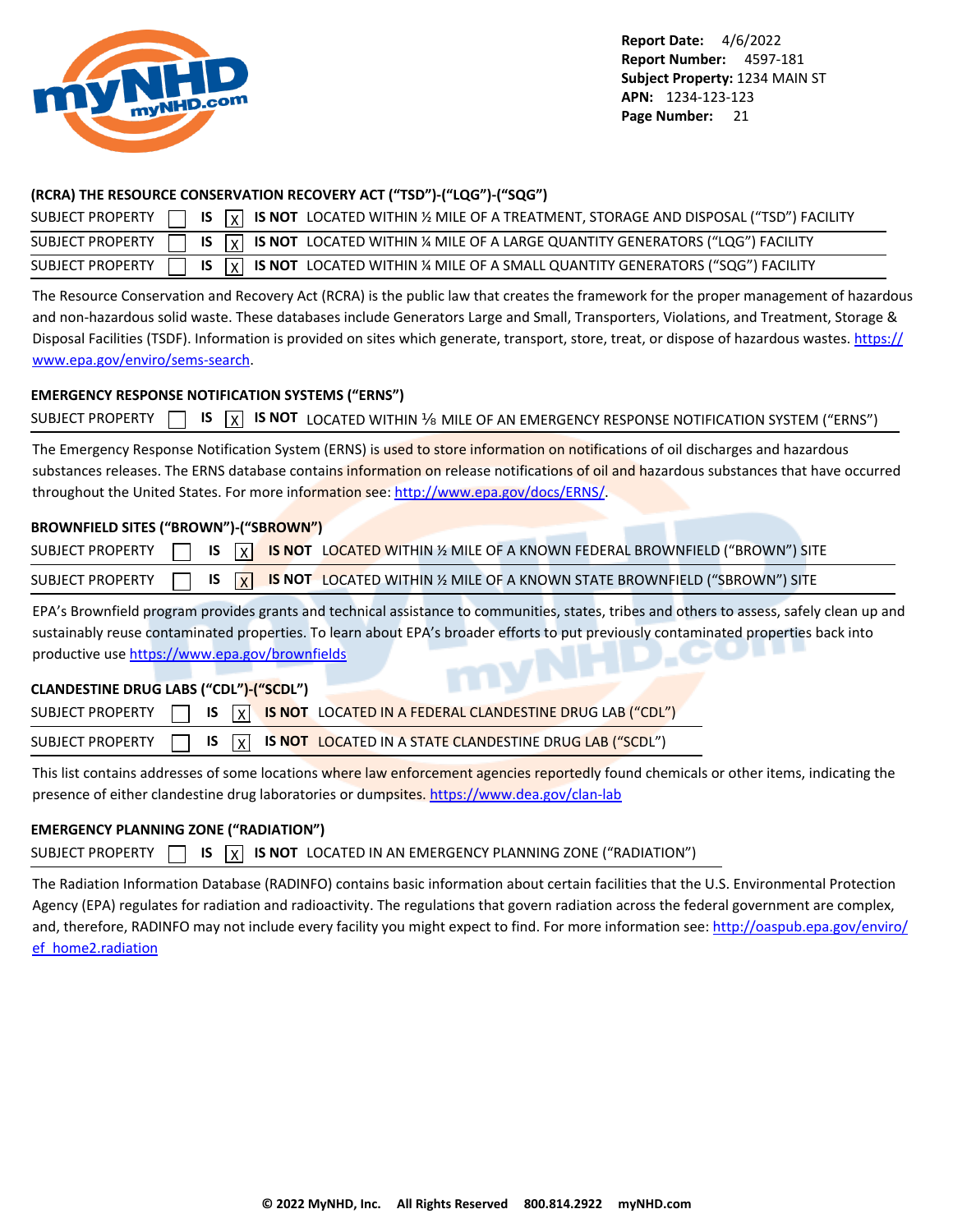<span id="page-22-0"></span>

### **FEDERAL TOXICS RELEASE INVENTORY ("TRI")**

SUBJECT PROPERTY **15** IS  $\overline{X}$  IS NOT LOCATED WITHIN 1/2 MILE OF A KNOWN FEDERAL TOXICS RELEASE INVENTORY ("TRI") SITE

This list is the nation's most comprehensive source of information on toxic pollution and is the flagship of the Community Right to Know program on toxic chemical hazards. This report uses an EPA database with information about releases of toxic chemicals to the air, water, and land and transfers of toxic chemicals from manufacturing and similar facilities which may release toxic chemicals. For more information visit<https://www.epa.gov/toxicsrelease-inventory-tri-program>

#### **STATE RESPONSE SITES ("SRS")**

| <b>SUBJECT PROPERTY</b> |  |  |  |  | <b>S</b> IS $\boxed{\chi}$ IS NOT LOCATED WITHIN 1 MILE OF A KNOWN STATE RESPONSE ("SRS") SITE |  |
|-------------------------|--|--|--|--|------------------------------------------------------------------------------------------------|--|
|-------------------------|--|--|--|--|------------------------------------------------------------------------------------------------|--|

Are part of the state EnviroStor database and are the state equivalent to the NPL National Priority List.<https://dtsc.ca.gov/your-envirostor/>

#### **ENVIROSTOR DATABASE ("ENVIROSTOR")**

SUBJECT PROPERTY  $\boxed{\chi}$  **IS**  $\boxed{\phantom{\chi}}$  **is not** located within 1 mile of a hazardous waste and corrective action facility

#### ("ENVIROSTOR") SITE

EnviroStor is DTSC's online data management system for tracking our cleanup, permitting, enforcement, and investigation efforts at hazardous waste facilities and sites with known or suspected contamination issues. Includes Site With Deed Restrictions [https://dtsc.ca.gov/](https://dtsc.ca.gov/your-envirostor/) [your-envirostor/](https://dtsc.ca.gov/your-envirostor/)

| <b>SITE ID</b> | <b>SITE NAME</b>                                                       | <b>STATUS</b>                                       | <b>DISTANCE</b><br>(IN MILES) |
|----------------|------------------------------------------------------------------------|-----------------------------------------------------|-------------------------------|
| 60002739       | WESTCHESTER ENRICHED SCIENCES MAGNETS ADA COMPLIANCE<br><b>PROJECT</b> | <b>ACTIVE</b>                                       | 0.22                          |
| 80001007       | <b>GAS STORAGE RESERVOIR</b>                                           | <b>INACTIVE - NEEDS EVALUATION</b>                  | 0.63                          |
| 60000645       | CENTRAL REGION ELEMENTARY SCHOOL #22 (PLAYA VISTA)                     | <b>CERTIFIED / OPERATION &amp; AMP; MAINTENANCE</b> | 0.64                          |
| 60002553       | THE CUSTOM HOTEL                                                       | <b>ACTIVE</b>                                       | 0.70                          |
| 80000355       | PLAYA DEL REY FCS #1                                                   | <b>INACTIVE - NEEDS EVALUATION</b>                  | 0.89                          |
| 80000129       | EL SEGUNDO BATTERY SITE                                                | <b>INACTIVE - NEEDS EVALUATION</b>                  | 0.97                          |

#### **SOLID WASTE LANDFILLS DISCLOSURE ("SWIS")**

| SUBJECT PROPERTY $\Box$ IS $\overline{X}$ IS NOT LOCATED WITHIN ½ MILE OF A LANDFILL AND/OR WASTE TRANSFER STATION ("SWIS") |  |  |  |  |  |  |  |  |  |  |  |  |
|-----------------------------------------------------------------------------------------------------------------------------|--|--|--|--|--|--|--|--|--|--|--|--|
|-----------------------------------------------------------------------------------------------------------------------------|--|--|--|--|--|--|--|--|--|--|--|--|

This list includes landfills, transfer stations, material recovery facilities, composting sites, transformation facilities, waste tire sites, as well as closed disposal sites. The database includes facility type, waste types received, regulatory and operational status, local enforcement agency, as well as the location and owner/operator.

For more information contact: Integrated Waste Management Board (916) 341-6532 or visit [https://www2.calrecycle.ca.gov/SolidWaste/](https://www2.calrecycle.ca.gov/SolidWaste/Site/Search) [Site/Search](https://www2.calrecycle.ca.gov/SolidWaste/Site/Search)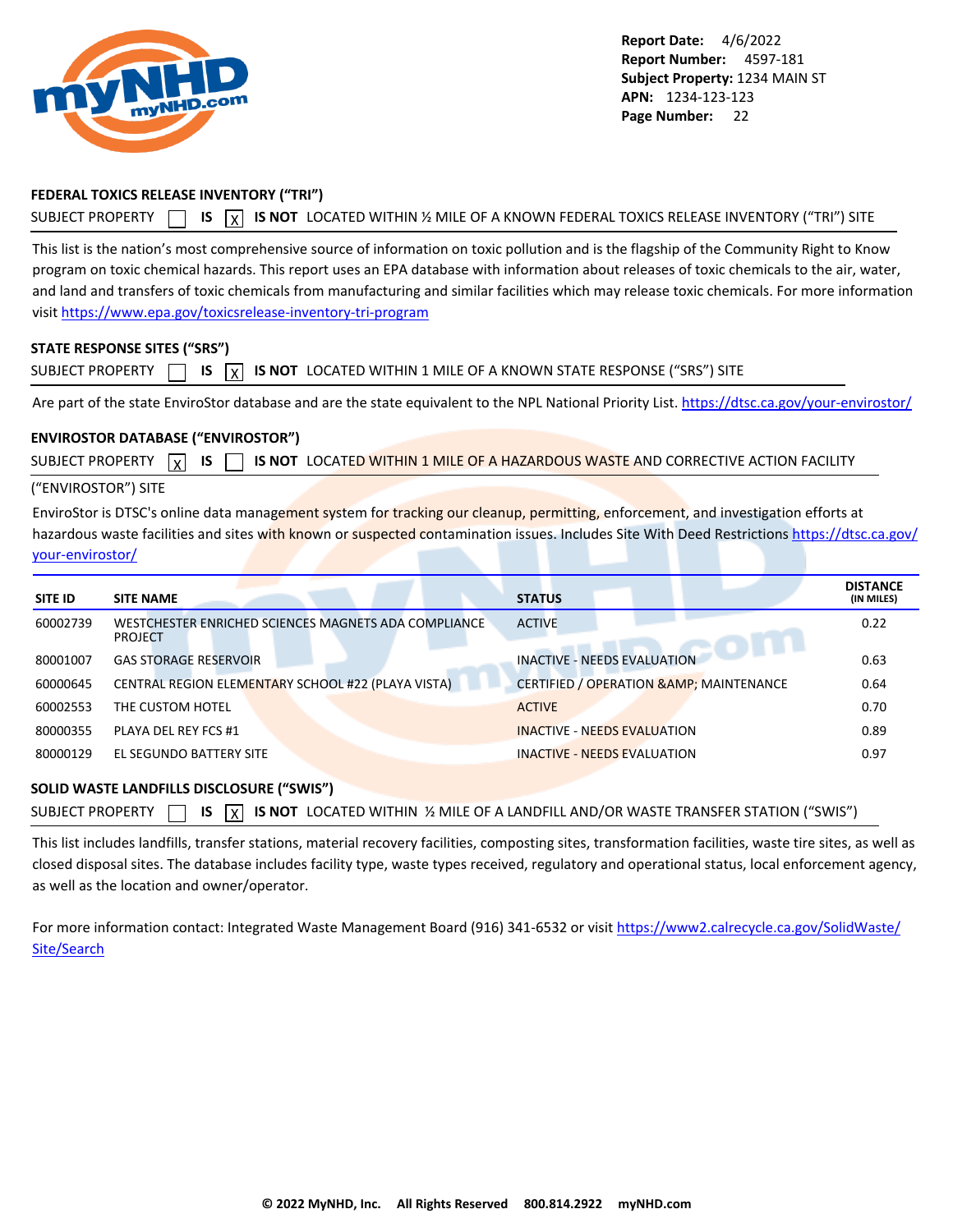<span id="page-23-0"></span>

### **SPILLS, LEAKS, INVESTIGATION AND CLEANUPS STITES ("SLIC")**

```
SUBJECT PROPERTY N IS CORPT IS NOT LOCATED WITHIN 1⁄2 MILE OF A SPILLS, LEAKS, INVESTIGATIONS & CLEANUP ("SLIC") SITE
```
In the Spills, Leaks, Investigations & Cleanup (SLIC) Program, Water Board staff oversee soil and water investigations, corrective actions, and human health risk assessments at sites with current or historic unauthorized discharges, which have adversely affected or threaten to adversely affect waters of the state. The program covers all types of pollutants (such as solvents, petroleum fuels, heavy metals, pesticides, etc) and all environments (including surface water, groundwater, sediment, and soil). Public participation is conducted and tailored to the needs of the community.<https://geotracker.waterboards.ca.gov/>

| <b>SITE ID</b>          | <b>SITE NAME</b>                                                                                                                                                                                                                                                                                                                                                                                                                                                                                                                                                                                                                                                                                                                                                                               | <b>STATUS</b>                                                                 | <b>DISTANCE</b><br>(IN MILES) |
|-------------------------|------------------------------------------------------------------------------------------------------------------------------------------------------------------------------------------------------------------------------------------------------------------------------------------------------------------------------------------------------------------------------------------------------------------------------------------------------------------------------------------------------------------------------------------------------------------------------------------------------------------------------------------------------------------------------------------------------------------------------------------------------------------------------------------------|-------------------------------------------------------------------------------|-------------------------------|
| SL0603737980            | PLAYA VISTA - TRACT 49104-02 EXCLUDING LOSTS 17-20                                                                                                                                                                                                                                                                                                                                                                                                                                                                                                                                                                                                                                                                                                                                             | COMPLETED - CASE CLOSED                                                       | 0.38                          |
|                         | LEAKING UNDERGROUND STORAGE TANKS ("LUST")                                                                                                                                                                                                                                                                                                                                                                                                                                                                                                                                                                                                                                                                                                                                                     |                                                                               |                               |
| <b>SUBJECT PROPERTY</b> | <b>IS</b><br>l x l                                                                                                                                                                                                                                                                                                                                                                                                                                                                                                                                                                                                                                                                                                                                                                             | IS NOT LOCATED WITHIN 1/2 MILE OF A LEAKING UNDERGROUND STORAGE TANK ("LUST") |                               |
| <b>SUBJECT PROPERTY</b> | The State of California publishes its Leaking Underground Storage Tank Information System identifying properties shown on a government<br>list to have a leaking fuel tank. Sites which have already been cleaned up are also indicated. This database is provided by the California State<br>Regional Water Quality Control Board which works with local agencies such as water districts, fire departments and health departments for<br>permitting as well as monitoring for groundwater pollution. The Board provides technical advice and general guidance but may also use its<br>enforcement powers in order to assure cleanup. For more information contact: https://geotracker.waterboards.ca.gov/<br>STATE LIST OF ABOVEGROUND STORAGE TANKS ("AST")<br><b>IS</b><br>$\vert x \vert$ | IS NOT LOCATED WITHIN % MILE OF A KNOWN ABOVEGROUND STORAGE TANK (AST")       |                               |
| <b>SUBJECT PROPERTY</b> | In California the Certified Unified Program Agencies (CUPAs) are vested with the responsibility and authority to implement the<br>Aboveground Petroleum Storage Act (APSA) used for storing crude oil and petroleum products in liquid form. Municipalities may enact<br>permitting requirements that incorporate provisions of the Uniform Fire Code (UFC) or the Uniform Building Code. Please visit the Certified<br>Unified Program Agency for Aboveground Petroleum Storage Act website at https://osfm.fire.ca.gov/divisions/pipeline-safety-and-cupa/<br>certified-unifiedprogram-agency-cupa/for additional information.<br>STATE LIST OF UNDERGROUND STORAGE TANKS ("UST")<br><b>IS</b><br>$\overline{\mathsf{x}}$                                                                    | IS NOT LOCATED WITHIN % MILE OF A KNOWN UNDERGROUND STORAGE TANK (UST")       |                               |
|                         | Defined basically as tanks that are used for the storage of hazardous substances and that are substantially or totally beneath the surface of<br>the ground. https://geotracker.waterboards.ca.gov/                                                                                                                                                                                                                                                                                                                                                                                                                                                                                                                                                                                            |                                                                               |                               |

# **RESTRICTION LISTING ("DEED")**

SUBJECT PROPERTY **15** IS **X IS NOT** LOCATED WITHIN % MILE OF A KNOWN RESTRICTION LISTING ("DEED")

The DTSC Hazardous Waste Management Program (HWMP) has developed a list of current or former hazardous waste facilities that have a recorded land use restriction at the local county recorder's office.<https://dtsc.ca.gov/your-envirostor/>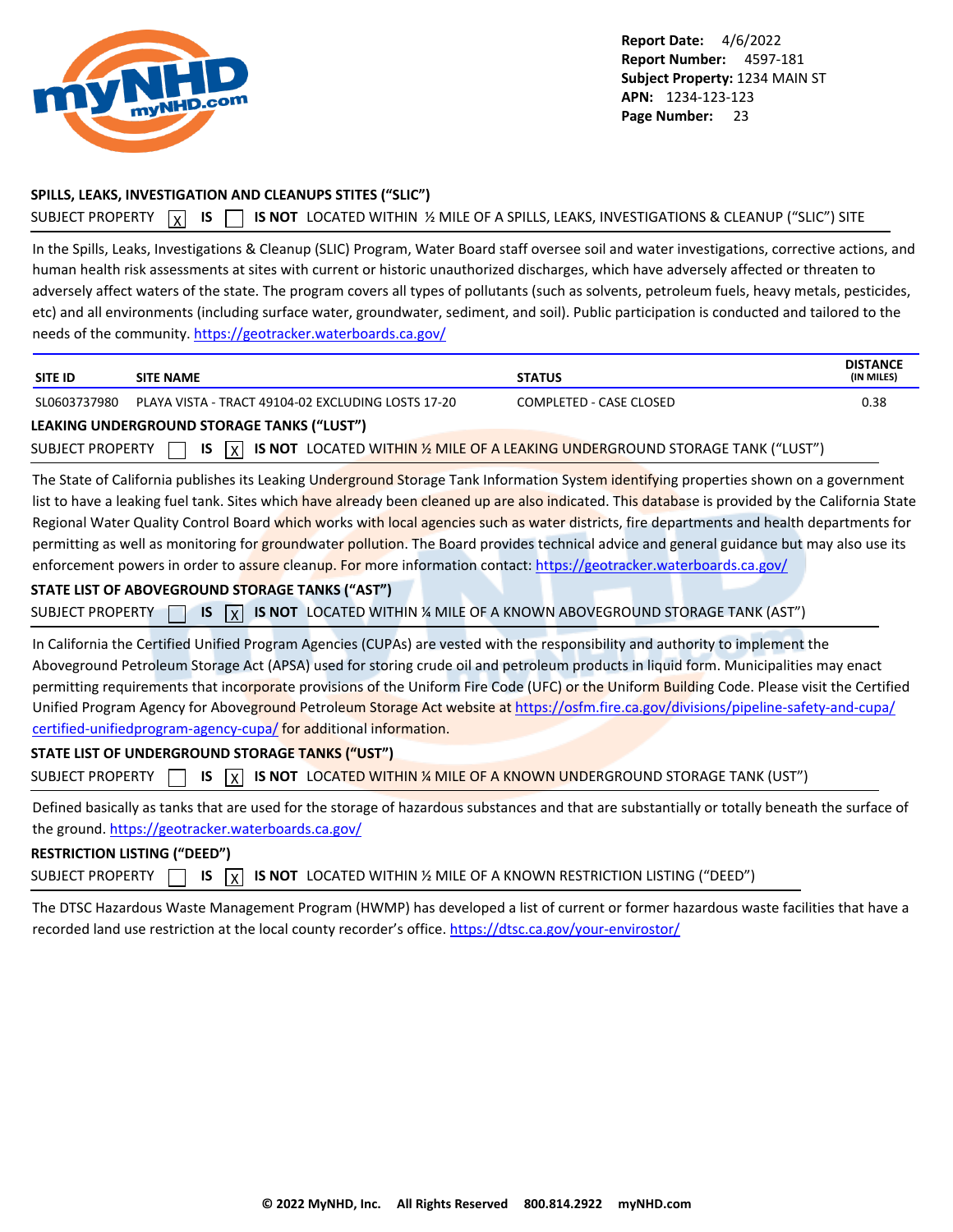<span id="page-24-0"></span>

### **MILITARY CLEANUP SITES LISTING ("MCS")**

SUBJECT PROPERTY  $\Box$  **IS**  $\chi$  **IS NOT** LOCATED IN A MILITARY CLEANUP SITE LISTING ("MCS")

Identifies military sites that need to clean up contaminated soil, sediment, and groundwater within the state. [https://](https://geotracker.waterboards.ca.gov/) [geotracker.waterboards.ca.gov/](https://geotracker.waterboards.ca.gov/)

#### **STATE HAZARDUOUS WASTE TRACKING SYSTEM ("HWTS")**

SUBJECT PROPERTY **15** IS **X** IS NOT LOCATED IN A STATE HAZARDUOUS WASTE TRACKING SYSTEM ("HWTS")

The Department of Toxic Substance Control, California Environmental Protection Agency, maintains a database keeping track of the movement and disposal of hazardous waste. The data is used to support the Tanner legislation, AB 2948. [https://dtsc.ca.gov/managing](https://dtsc.ca.gov/managing-hazardous-waste/)[hazardous-waste/](https://dtsc.ca.gov/managing-hazardous-waste/)

## **PERMITS LISTING (NPDES")**

### SUBJECT PROPERTY  $\Box$  **IS**  $\Box$  **IS NOT** LOCATED IN A PERMIT LISTING ("NPDES")

The NPDES (National Pollutant Discharge Elimination System) Program is a federal program which has been delegated to the State of California for implementation through the State Water Resources Control Board. In California, NPDES permits are also referred to as waste discharge requirements (WDRs) that regulate discharges to waters of the United States. [https://www.waterboards.ca.gov/water\\_issues/](https://www.waterboards.ca.gov/water_issues/programs/npdes/) [programs/npdes/](https://www.waterboards.ca.gov/water_issues/programs/npdes/)

### **OIL WELLS AND GAS WELL LOCATIONS ("WELLS")**

SUBJECT PROPERTY **X** IS **SUBJECT BY ANOT** LOCATED WITHIN 1/4 MILE OF A KNOWN OIL OR GAS WELL ("WELLS")

This list includes oil wells which were used for production, exploration, injection, etc., and which may have been abandoned or are still in use. The requirements for abandonment of such wells have become more stringent since the 1970s. In some situations, formerly abandoned wells must be re-abandoned pursuant to such newer, more stringent requirements. We have divided the wells into "active" OILWELL-A and "plugged and abandoned" OILWELL-P. Further information on these wells can be obtained from: [http://www.consrv.ca.gov/](http://www.consrv.ca.gov/dog/) [dog/.](http://www.consrv.ca.gov/dog/) Known oil wells within 1/4 mile of the Property are listed below:

| <b>SITE ID</b> | <b>SITE NAME</b>                | <b>ADDRESS</b> | <b>STATUS</b> | <b>DISTANCE</b><br>(IN MILES) |
|----------------|---------------------------------|----------------|---------------|-------------------------------|
| 0403714043     | SOUTHERN CALIFORNIA GAS COMPANY | Playa Del Rey  | PLUGGED       | 0.06                          |
| 0403705126     | ANGLO AMERICAN PETRO. INC.      | Any Field      | PLUGGED       | 0.07                          |
| 0403714041     | SOUTHERN CALIFORNIA GAS COMPANY | Playa Del Rey  | PLUGGED       | 0.09                          |
| 0403714031     | SOUTHERN CALIFORNIA GAS COMPANY | Playa Del Rey  | PLUGGED       | 0.10                          |
| 0403714037     | SOUTHERN CALIFORNIA GAS COMPANY | Playa Del Rey  | PLUGGED       | 0.11                          |
| 0403714006     | SOUTHERN CALIFORNIA GAS COMPANY | Playa Del Rey  | PLUGGED       | 0.12                          |
| 0403714026     | SOUTHERN CALIFORNIA GAS COMPANY | Playa Del Rey  | PLUGGED       | 0.16                          |
| 0403713768     | HERNDON DEV. CO.                | Playa Del Rey  | PLUGGED       | 0.16                          |
| 0403705595     | <b>ANDREW LUCAS</b>             | Any Field      | PLUGGED       | 0.17                          |
| 0403714032     | SOUTHERN CALIFORNIA GAS COMPANY | Playa Del Rey  | PLUGGED       | 0.17                          |
| 0403714008     | SOUTHERN CALIFORNIA GAS COMPANY | Playa Del Rey  | PLUGGED       | 0.18                          |
| 0403713995     | SOUTHERN CALIFORNIA GAS COMPANY | Playa Del Rey  | PLUGGED       | 0.21                          |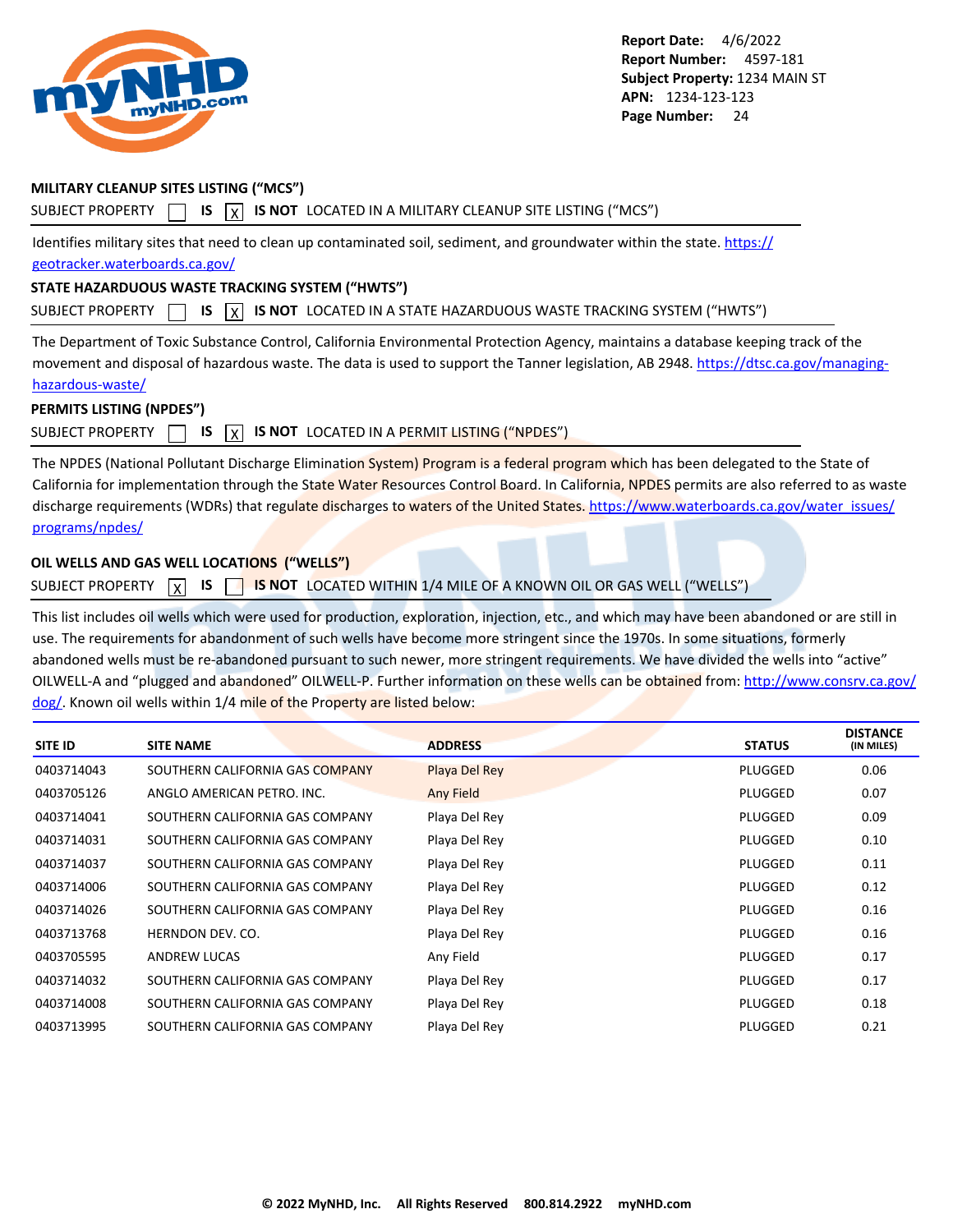<span id="page-25-0"></span>

| <b>ADDRESS</b>                                   | <b>STATUS</b> | <b>DISTANCE</b><br>(IN MILES) |
|--------------------------------------------------|---------------|-------------------------------|
| Playa Del Rey<br>SOUTHERN CALIFORNIA GAS COMPANY | PLUGGED       | 0.21                          |
| Playa Del Rey<br>SOUTHERN CALIFORNIA GAS COMPANY | PLUGGED       | 0.22                          |
| Playa Del Rey<br>SOUTHERN CALIFORNIA GAS COMPANY | <b>ACTIVE</b> | 0.23                          |
|                                                  |               |                               |

MyNHD discloses a maximum of 15 know oil well sites within a 1/4 mile radius of subject property. Please contact MyNHD for additional details.

### **HIGH PRESSURE PIPELINE PIPELINE DISCLOSURE ("HPP")**

SUBJECT PROPERTY  $\boxed{\chi}$ **IS IS NOT** LOCATED WITHIN ¼ MILE OF A HIGH PRESSURE PIPELINE ("HPP")

Only 13.5 percent of the natural gas California used came from in-state production in 2006; the rest was delivered by pipelines from several production areas in the western United States and western Canada. California is at the end of those pipelines, forcing it to compete with other states for supplies. Once the gas arrives in California, it is distributed by the state's three major gas utilities - San Diego Gas & Electric, Southern California Gas Company, and Pacific Gas and Electric - that provide a collective total of 98 percent of the state's natural gas. Long Beach and Palo Alto are the only municipal utilities in California that operate city-owned utility services for natural gas customers.

On September 9, 2010, a 30-inch Pacific Gas and Electric Company natural gas transmission pipeline in San Bruno exploded, claiming the lives of eight residents, injuring numerous others, and destroying many homes. As the state agency charged with overseeing the operation of the state's utilities, the California Public Utilities Commission immediately had an inspector on-site in San Bruno, and has since been working closely with the National Transportation Safety Board to investigate the cause of the explosion, and take other actions in the interest of public safety. The National Pipeline Mapping System ("NPMS") has provided a map viewer that shows pipeline locations throughout the United States at<https://www.npms.phmsa.dot.gov/>.

Source: California Energy Commission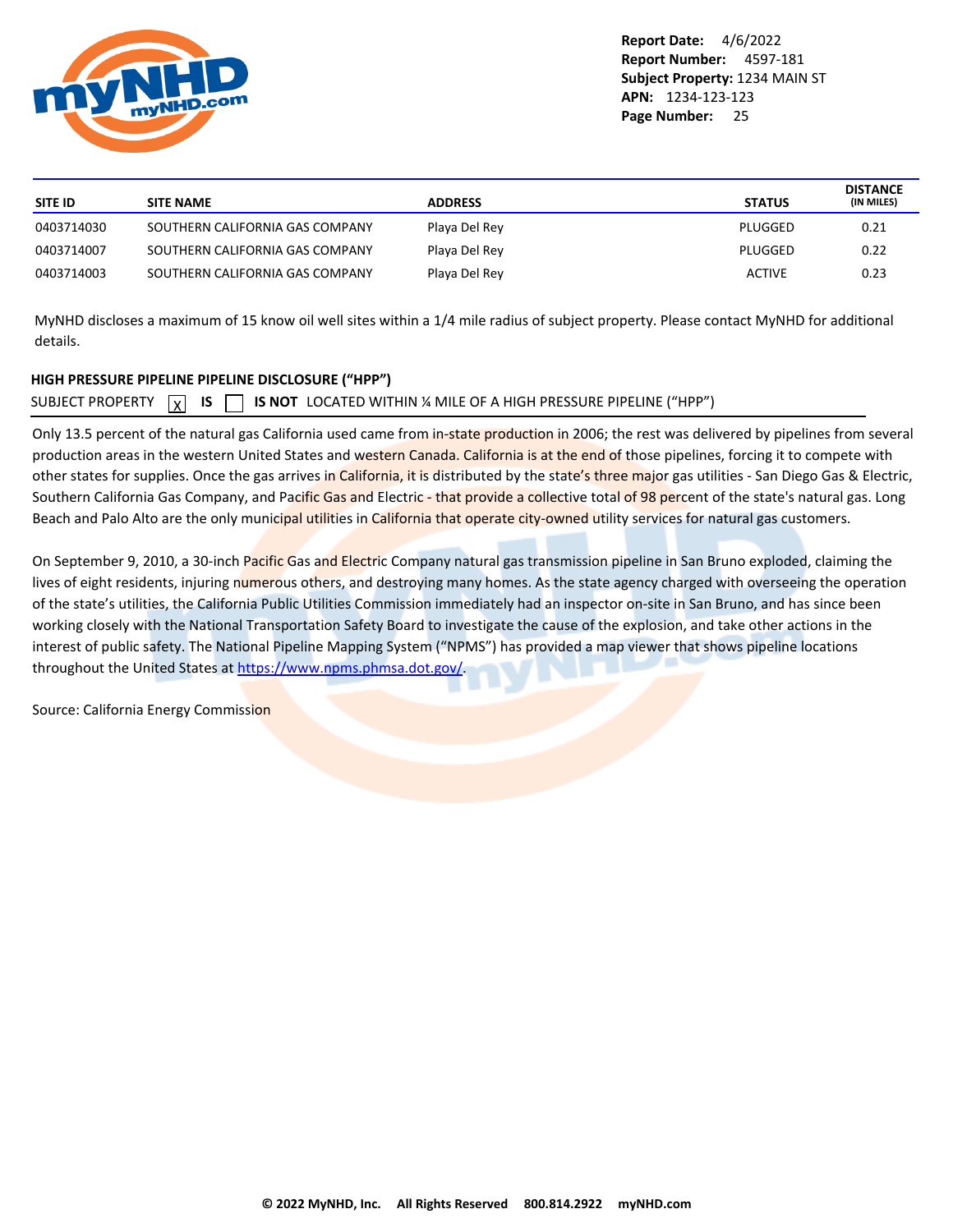<span id="page-26-0"></span>

## **TERMS AND CONDITIONS**

1. This MyNHD Natural Hazard Disclosure Report ("Report") was prepared solely for one transaction and one escrow, as described on page 1 (collectively, the "Transaction"). This Report was prepared by MyNHD, Inc. ("MyNHD"). This Report may be used solely between this seller and this buyer for that single Transaction related to the property address and assessor's parcel number ("Property") provided to MyNHD.

2. Only the seller, buyer, listing agent/broker and selling agent/broker, if any, involved in the Transaction (collectively, the "Recipients") may use and rely on this Report and only after they have paid in full for the Report. Neither lenders nor subsequent buyers of the Property may use or rely on this Report. There are no third party beneficiaries to this Report even if they have a foreseeable relationship with any of the Recipients, or with the Property. This Report is time-sensitive; its information is accurate only as of the date referenced on Page 1 (the "Effective Date"). Taxes, governmental legislation and other matters affecting the Property after the Effective Date are not disclosed, and MyNHD expressly disclaims any duty to supplement this Report to disclose any taxes, legislation, changes or charges becoming effective after the Effective Date. If the Transaction does not close within a reasonable time after the Effective Date, MyNHD strongly recommends that a new report be ordered.

3. This Report may not be used in conjunction with any Natural Hazard Disclosure Statement ("NHDS") other than the NHDS issued as part of this Report. This Report may have an effect on the value of the Property; nevertheless, this Report may not be used in connection with any appraisal or valuation of the Property, or for any other valuation purposes. This Report is protected by copyright, trademark and other intellectual property laws and may not be copied or reproduced in any manner. Violators will be prosecuted as permitted by law.

4. MyNHD has not visually inspected the Property. Instead, this Report refers specifically to certain records, statutes and other information provided by various governmental agencies and third parties. In particular, the information contained in the tax disclosures are obtained from independent third parties. MyNHD has no way to verify the accuracy or completeness of this information, but has assumed the information is accurate and complete. If such information is not accurate or complete, MyNHD cannot and shall not be liable or responsible for such omissions or inaccuracies. MyNHD further shall not be liable or responsible for omissions or inaccuracies in the Report that the Recipients, or any of them, knew or should have known as of the Effective Date. This Report does not disclose whether the Property is contaminated with hazardous substances.

5. There may be other disclosures required by California law; MyNHD makes no representations or warranties as to the adequacy or accuracy of any other representations, warranties or disclosures required under other such laws. MyNHD shall not be liable or responsible for failing to disclose any matters not known to MyNHD, not shown on the maps used by MyNHD, not recorded in the public record as of the Effective Date, or not included within the categories of items included in the Report. MyNHD's total liability and responsibility to any Recipient for any liabilities, causes of action, claim or claims, including but not limited to any claim for breach of contract or negligence, shall be limited to actual proven damages measured by the difference in fair market value of the Property on the Effective Date, if any, caused by MyNHD's error. Any action initiated relative to the Report shall be governed by the laws of the State of California without regard to conflicts of law principles. In the event of any error, omission or inaccuracy in the MyNHD Report for which MyNHD is liable, MyNHD reserves the right to assume defense of the action and/or, compromise or settle the matter with the Recipients, or any of them. The Recipients, and each of them, expressly waive the benefits of Civil Code Section 2778.

6. Recipients are encouraged to contact a local insurance agent regarding earthquake insurance, fire insurance and flood insurance. Recipients also may contact the National Flood Insurance Program regarding flood insurance. If there is a dispute involving a FEMA flood determination, MyNHD shall obtain a "Flood Certificate" from a flood insurance company admitted and licensed to do business in California. The determination shown on the Flood Certificate shall be final and binding as to whether the Property is or is not in Zone "A" or "V" as shown on Flood Insurance Rate Map panels. The issuance of a "Flood Certificate" showing that a property is not in Zone "A" or "V" does not guarantee that the entire parcel of property is outside of the area designated by FEMA as at risk of a flood. MyNHD is not and shall not be responsible or liable for any costs, losses, or compensatory or consequential damages arising from earthquakes, fires or floods.

7. If the Transaction involves multiple adjacent parcels, the parcel shown on Page 1 of this Report is regarded as the "Primary Parcel," and the disclosures contained in the Report operate as if only a single parcel is involved. In other words, even if a matter affects only one parcel, it will be disclosed as affecting all of the parcels. For parcel-by-parcel disclosures, individual reports must be ordered separately for each parcel. With regard to Mello-Roos Community Facilities Districts, Special Assessment Districts (1915 Bond Act) (collectively, "Mello-Roos/SAD") tax disclosures and the property tax breakdown (if included), the tax information is provided only for the Primary Parcel.